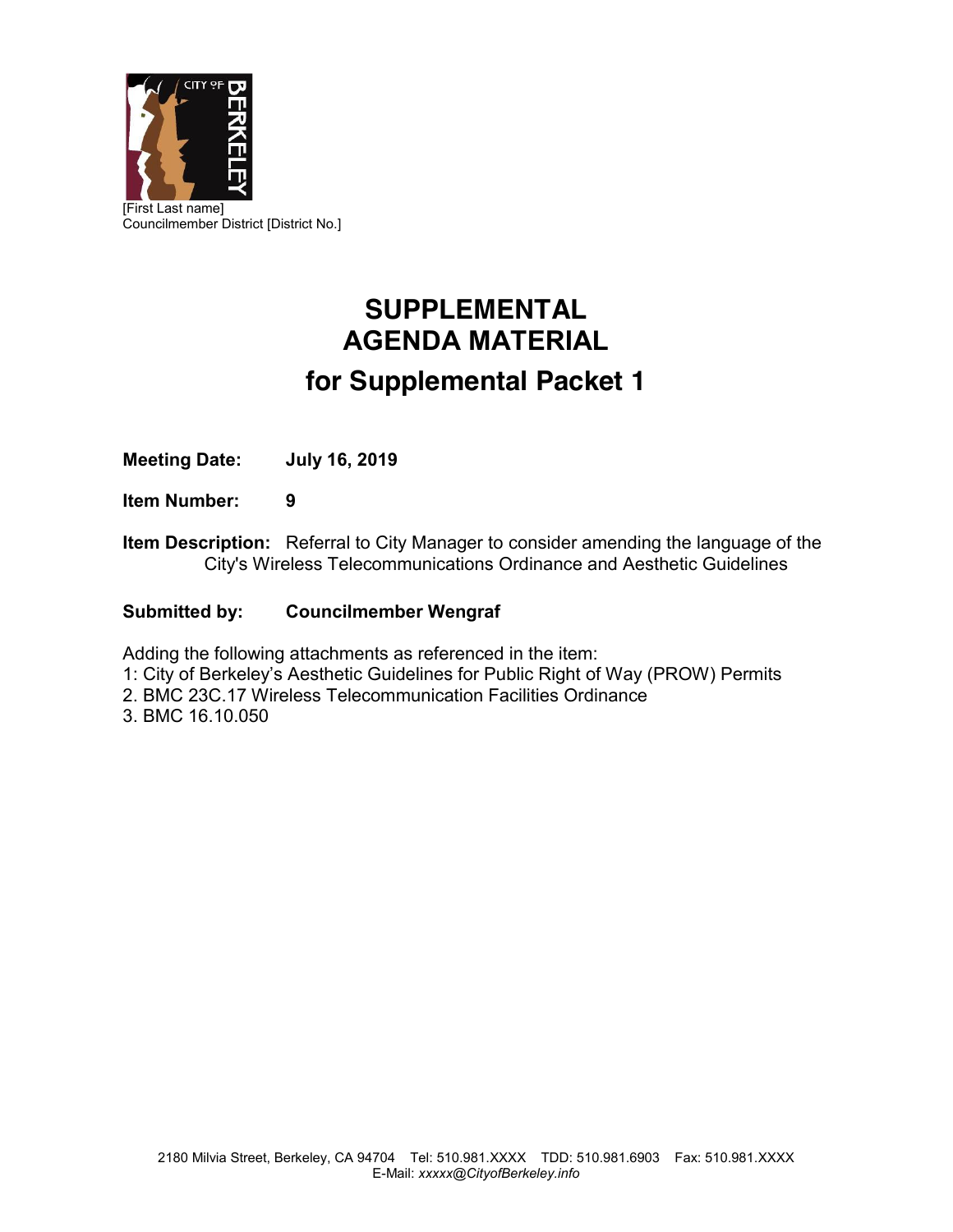# **CITY OF BERKELEY WIRELESS TELECOMMUNICATIONS PROGRAM GUIDELINES FOR PROJECTS REQUIRING**

## **TELECOMMUNICATIONS ENCROACHMENT/EXCAVATION PERMITS**

*These guidelines have been prepared and adopted to establish a uniform set of criteria to guide implementation of the requirements of BMC Section 16.10.050 regarding installation of any equipment used to provide telecommunications services if any part of the facility will be located in, above, or below the City of Berkeley public right-of-way including, but not limited to, overhead aerial installations, installations in existing conduit, installations in new conduit that requires excavation of public streets, or equipment that is installed on a public sidewalk. Because it is not practical to incorporate detailed design standards in BMC Section 16.10, the Code authorizes the City Manager to adopt additional guidelines, regulations, and standards to address their aesthetic effects as well as other features that could present a physical hazard or otherwise degrade the character of residential and commercial neighborhoods.*

*To facilitate administration of the permit program, the guidelines incorporate relevant provisions of BMC Section 16.10.050 and relevant provisions of BMC Chapter 23C.17, which establishes zoning regulations applicable to wireless telecommunications facilities on property outside of the public right-of-way. Additional sources for these guidelines are standard conditions imposed on projects subject to regulation under BMC Title 23 (Zoning Ordinance) and other regulations of the Berkeley Department of Public Works.*

*The objective of the guidelines is ensure that the design, operation, and siting of facilities in the public right-of-way will occur in a manner that protects and promotes public safety, community welfare and the aesthetic quality of the City consistent with the goals, objectives and policies of the Berkeley General Plan and Public Utilities Code Sections 7901 and 7901.1. At the same time, recognizing that the construction of antenna system components on telephone poles may be necessary in areas where installation of base stations on buildings is not feasible, the guidelines provide for managed development of wireless telecommunications infrastructure in accordance with the Telecommunications Act of 1996.*

*The guidelines are intended to achieve the following specific objectives:*

- *1. Foster an aesthetically pleasing urban environment, protect and preserve public safety and general welfare, and protect the character of residential and adjacent neighborhood commercial areas by preventing visual blight and clutter from inappropriately designed and sited wireless communication facilities to the extent allowed by applicable state and federal legislation;*
- *2. Promote location and design of facilities to minimize interference with pedestrian and vehicular traffic, avoid damage to street trees, and protect historic and cultural, and natural resources by preventing degradation of their surrounding setting;*

City of Berkeley, Aesthetic Guidelines for PROW Permits Under BMC Chapter 16.10 March 15, 2011 Page 1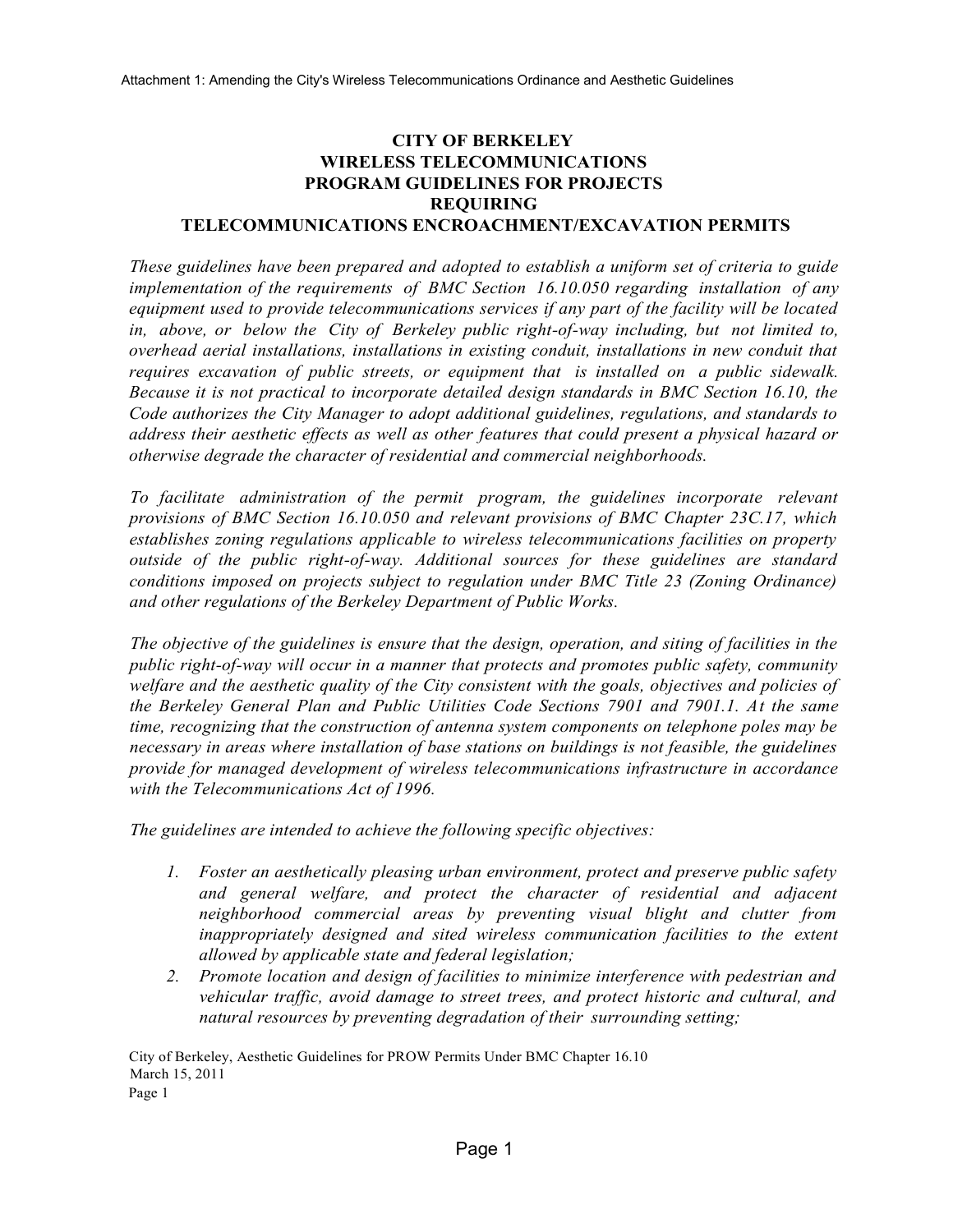- *3. Minimize noise, traffic disruption, dust, air pollution, and other short-term impacts of construction activities and day-to-day operation;*
- *4. Meet the needs of the City's residents, businesses, and visitors for reliable communication services by providing for the installation of appropriately designed antenna system components in the public right-of-way in areas where installation on buildings or other sites is not feasible;*
- *5. Ensure that underground installations do not degrade public streets and sidewalks;*
- *6. Provide opportunities for citizens to comment on the location and design of overhead facilities, such as pole-mounted antennas, and above-ground structures, such as phone pedestal boxes, to make installations more responsive to neighborhood concerns about their aesthetic and environmental effects;*
- *7. Provide greater certainty to both applicants and interested members of the public while ensuring compliance with all applicable public works requirements;*
- *8. Provide a mechanism for taking advantage of improvements in wireless technology improvements that would allow further reductions in the aesthetic and environmental impacts of telecommunications facilities as such changes in technology occur.*

## **A. EXISTING REQUIREMENTS**

- A. Existing laws and City ordinances require that, in general, telecommunications facilities located within the public right-of-way in the City of Berkeley conform to the following requirements:
- B. Applicable BMC Regulations. Facilities shall be located, constructed, installed, and maintained in compliance with all applicable requirements of BMC Title 16 (Streets, Sidewalks and Other Public Property);
- C. Applicable Fe9eral and State Requirements. Carriers and their agents shall comply with applicable regulations and standards of any other governmental agency with jurisdiction over the installation or operation of wireless telecommunications facilities including, but not limited to, the Federal Communications Commission, the Federal Aviation Administration, and the California Public Utilities Commission. The City Manager may require the Applicant to provide evidence that the Applicant has obtained all approvals required to construct, install, and maintain the proposed facility and that such approvals have been reviewed in compliance with the requirements of the California Environmental Quality Act (Public Resources Code Sections 21000 et seq.);
- D. Notification Requirements. Under BMC Chapter 16.10, at least 30 days before beginning construction, the Applicant shall provide written notification of any proposed above-ground installation in the public right-of-way to all owners and residents within 500 feet of the proposed location.
	- 1. The notice shall include a description of the proposed installation, including the proposed dimensions, design, color, type of facility, proposed location and identification of alternative locations (including undergrounding) that would meet project objectives.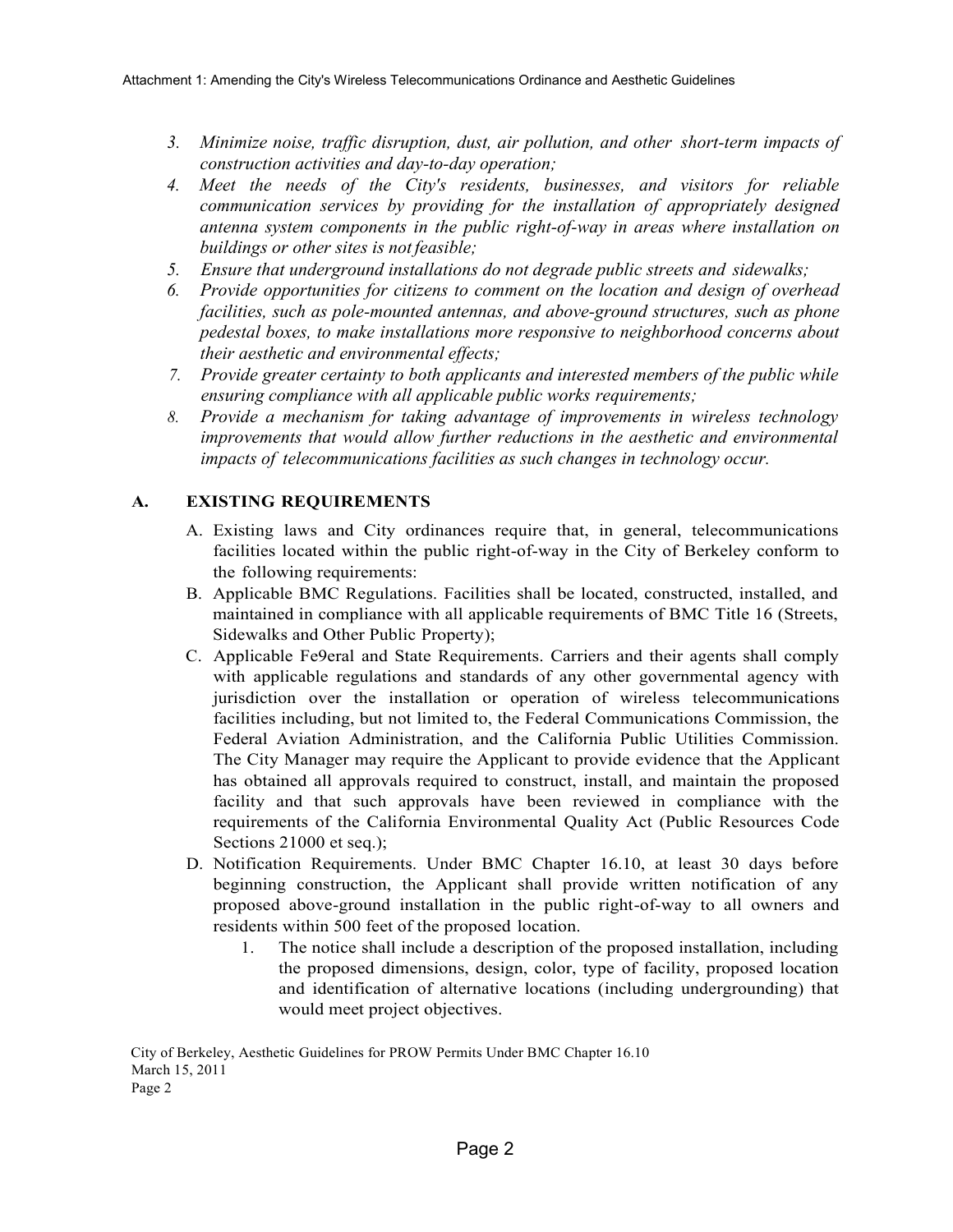- 2. The Applicant shall maintain a log of all calls and correspondence received in response to the notice including the date received, name, property address, comment, and resolution. A copy of the log shall be provided to the City prior to construction.
- E. Construction Period Requirements
	- A. Construction shall be coordinated with other utility companies or applicants installing infrastructure in the public right-or-way as provided for in BMC Section 16.10.050.
	- B. When projects require excavation, the Applicant shall determine whether surplus conduit is available in the project area and whether joint trenching or boring will be feasible.
	- C. Facilities that require excavation shall be installed within existing facilities whenever sufficient excess capacity is available subject to reasonable terms and conditions.
	- D. Construction shall be scheduled and conducted so as to minimize interference with public use of the right-of-way including access to the rightof-way from private property.
	- E. Noise-producing site preparation and construction activities shall only occur on weekdays between the hours of 8 am to 7 pm in residential areas and between the hours of 7 am to 7 pm in commercial areas, or as designated on permit notes or attachments.
	- F. All trucks and equipment shall use the best available noise control techniques and equipment including improved mufflers, intake silencers, ducts, engine enclosures, and noise-reducing shields orshrouds.
	- G. Impact tools such as jackhammers, pavement breakers, and noise drills shall be hydraulically or electrically powered wherever feasible to avoid noise associated with compressed air exhaust from pneumatically powered tools.
	- H. When the use of pneumatic tools is unavoidable, an exhaust muffler shall be used on the compressed air exhaust to lower noise levels.
	- I. External jackets shall be used on tools where feasible to achieve noise reductions. To the extent possible, quieter procedures should be used such as drilling instead of jack hammering.
	- J. Stationary noise sources should be located as far as possible from sensitive receptors. If location within 20 feet of homes, schools, neighborhood parks, and retail businesses is necessary, stationery sources should be muffled and enclosed with temporary sheds.
	- K. Trucks and other vehicles should not be permitted to idle when waiting at or near the construction site.
	- L. Construction sites shall be watered at least twice daily to control dust caused by site preparation and construction activities. Increased watering may be necessary whenever wind speeds exceed 15 miles per hour. Whenever possible, reclaimed water should be used for this purpose.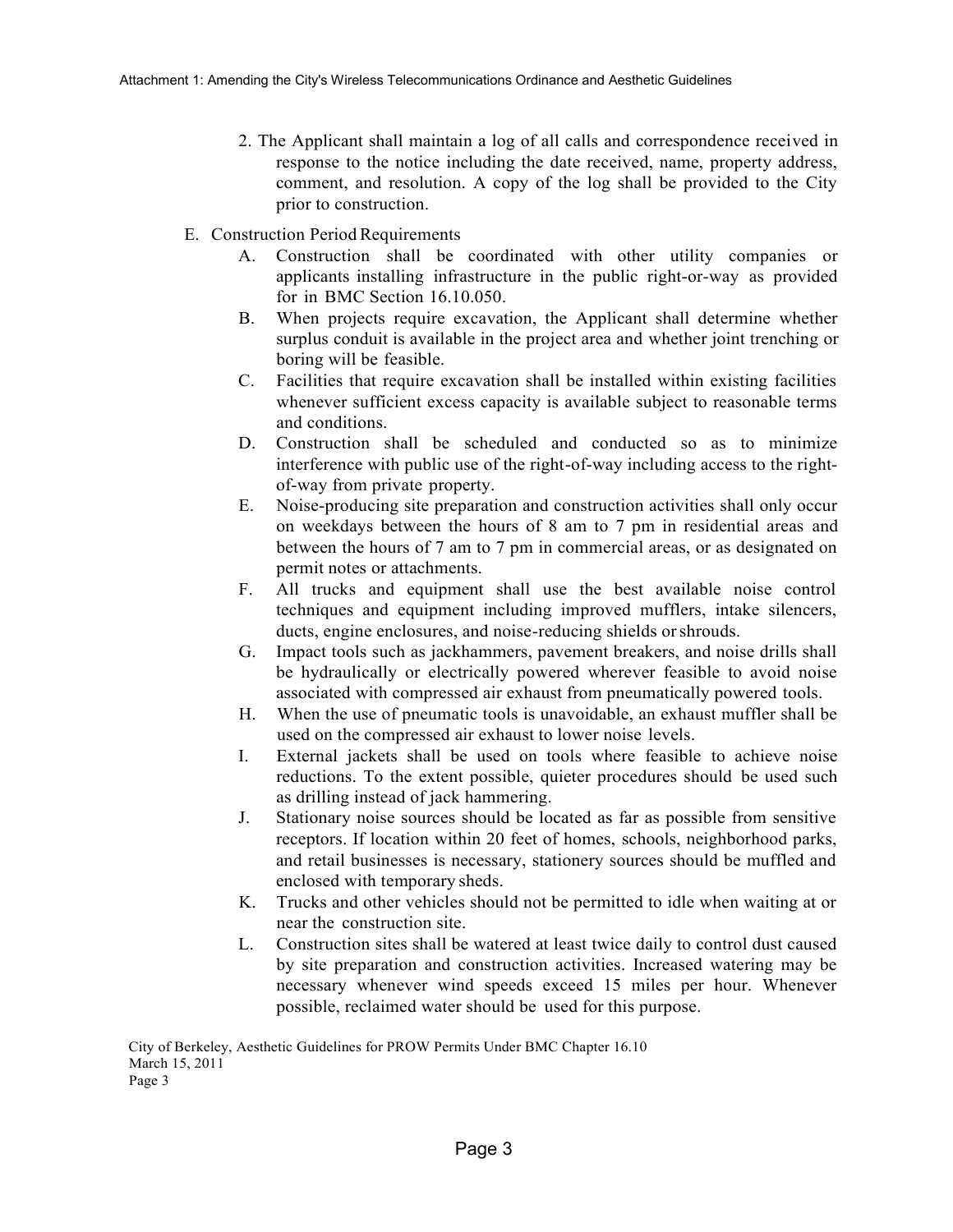- 13. Cover all trucks hauling soil, sand, paving materials, and other loose materials or require all trucks to maintain at least 2 feet of space between the top of the load and the top of the trailer.
- 14. Sweep streets, if possible with water sweepers using reclaimed water, at the end of each workday if soil, sand, or other material has been carried onto adjacent paved streets or sidewalks.
- 15. Best Management Practices shall be used to prevent oil, dirt, and other materials from construction equipment or activity from washing into the City storm drainage system.
- 16. Excavation and trenching activities shall not disturb the root systems of trees measuring 24 inches or more in diameter. Protective fencing should be installed around street trees within or adjacent to the work area to prevent damage to branches, trunks, or root systems.
- 17. If any cultural resources are discovered during excavation, trenching, or other construction activities, work shall be stopped immediately and the Director of Planning and Development shall be notified.
- 18. Directional boring should be used instead of trenching whenever possible to minimize interference with vehicular traffic and may be required by the City when working in streets that have been recently resurfaced orresealed.
- 19. When trenching is necessary, all trenches shall be covered at the end of each workday. The total time that a trench may remain open in any segment of the road system should not exceed one week.

## **II. SITE SELECTION GUIDELINES**

- A. Based on potential aesthetic impact, the order of preference for selecting locations for installations in the public right-of-way is as follows:
	- 1. Areas that are located in commercial or manufacturing districts and are not within a designated landmark district, or located within 100 feet of a property that is designated as a City Landmark or is an historic resource as defined by the State Public Resources Code.
	- 2. Any neighborhood commercial district;
	- 3. Any residential district;
	- 4. Any location within 100 feet of a City park, property designated as a City Landmark, or property that contains an historic resource as defined by the State Public Resources Code;
- B. Facilities and equipment shall only be installed where equipment will not interfere with existing or future City uses of the right-or-way, the rights of private property owners, other utility fixtures and services, water hydrants or mains, wastewater stations, traffic control systems, or any other service or facility that benefits the City or the health, safety, or welfare of its residents.
- C. If a property or business owner objects to an installation in the right-of-way along his or her property, the City Manager may require the provider to identify at least one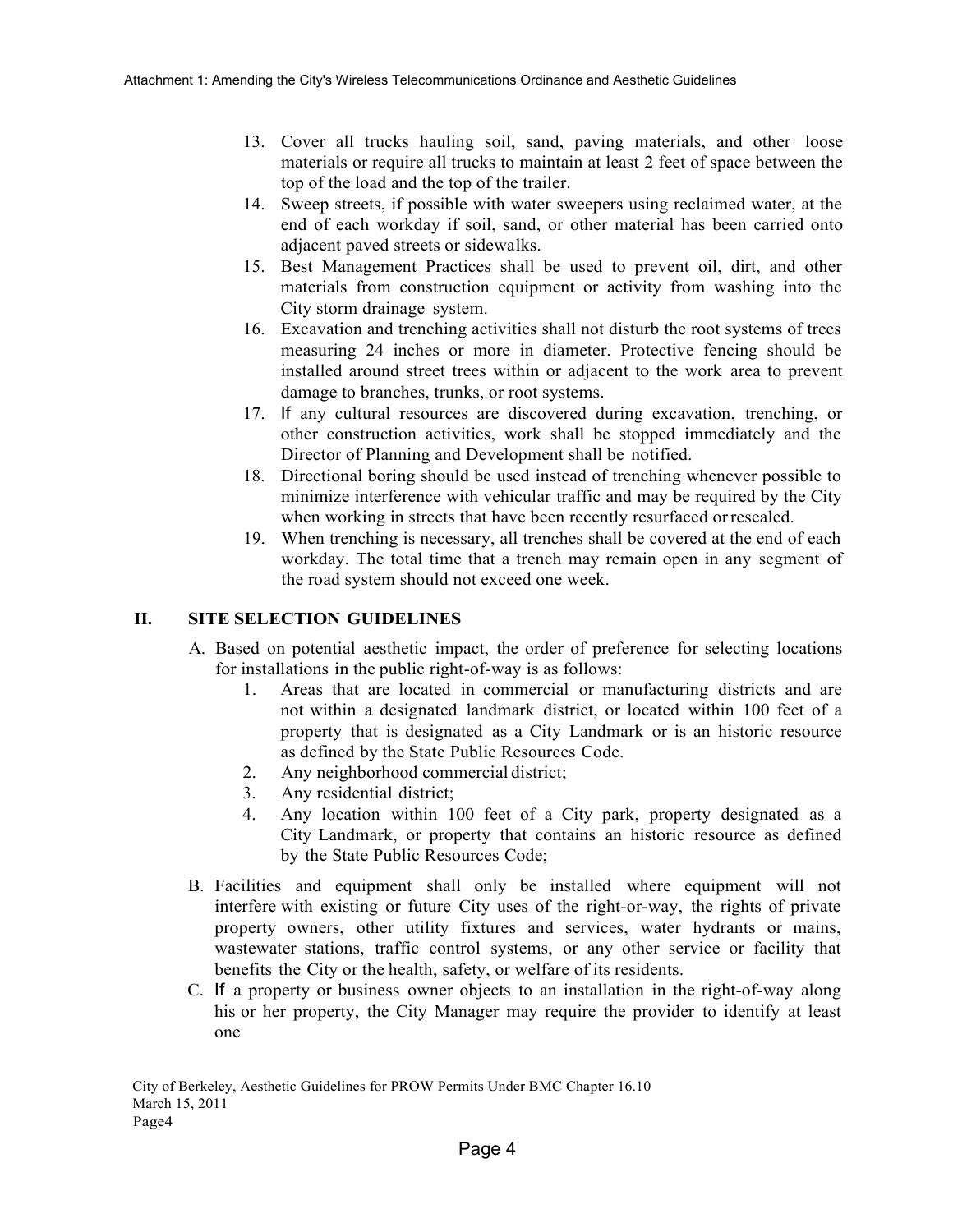feasible alternate location, if possible, subject to compliance with these guidelines including approval of adjacent owners.

- D. Facilities shall be installed within existing underground ducts or conduits whenever such ducts, conduits, manholes or other facilities have volume or capacity that is available or will be available for third party facilities. Utility boxes, power units, and similar fixtures shall be installed completely underground partially buried unless the City Manager finds that undergrounding would result in maintenance and operation problems that would interfere with service. Overhead facilities may be installed on existing utility poles where deemed appropriate by the City Manager.
- E. Facilities that transmit and/or receive electromagnetic signals including wireless communication services shall not be located closer than 100 feet to any existing legal dwelling unit, residentially zoned parcel, licensed day care facility or other educational facility unless the Applicant submits to the City non-ionizing electromagnetic radiation (NIER) calculations prepared by a qualified electrical engineer licensed by the State of California showing that NIER levels at these locations comply with FCC Maximum Permissible Exposure Limit for human exposure or any more restrictive standard adopted by the State of California or the Federal government. For information elsewhere
- F. Overhead Facilities. Overhead facilities may be installed on existing utility poles when the City Manager finds the proposed installation in accord with these guidelines and necessary to meet the Applicant's service objectives. No support structures other than utility poles are permitted.
	- 1. The City Manager may approve the replacement of an existing pole if the new pole has the same or better appearance than the existing structure.
	- 2. Overhead facilities shall not be installed in the public right-of-way where there are no existing overhead utility facilities or where a project has been implemented to remove existing overhead facilities.
	- 3. No facility shall be installed on a utility pole that is less than 25 feet in height.
	- 4. To the extent permitted by law, new utility poles over 40 feet are prohibited. Regardless of the height of new utility poles, telecommunications facilities shall not be installed on new poles at a height greater than the minimum necessary to comply with General Order 95 and P, G & E safety requirements.
- G. Above-Ground Installations.
	- 1. Pedestals, amplifier units, equipment cabinets, and similar above ground installations shall, where feasible, be located at least 6 inches from any sidewalk and 2 feet from driveway and curb edges. As required by the State Fire Code, pedestals must be at least 3 feet from fire hydrants. Installations must leave a minimum horizontal clear space for the path of travel of at least 6 feet. The City Manager may require more clear space for travel in heavily used commercial areas to provide sufficient room for pedestrian traffic.

City of Berkeley, Aesthetic Guidelines for PROW Permits Under BMC Chapter 16.10 March 15, 2011 Page 5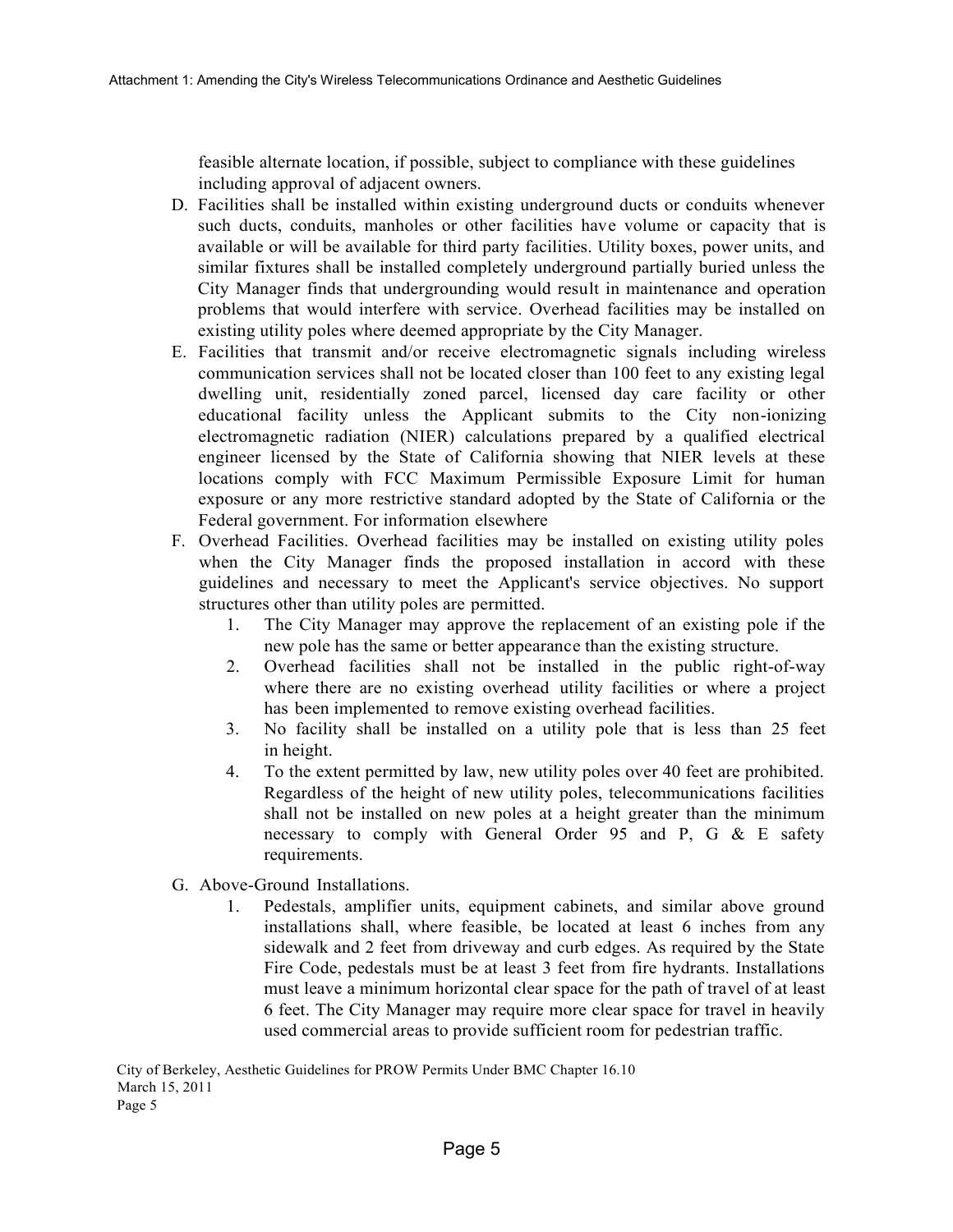- 2. Above-ground installations shall not be placed in front of the primary entrance to a residence or retail business or at any other location where they would unduly interfere with the operation of a business, including blocking views of the entrance or display windows.
- 3. Above-ground installations in residential districts should generally be located at least 1,500 feet apart from one another.
- 4. Above-ground units should not be sited at any location where the removal of vegetation will be necessary unless the City Manager determines that no other location is feasible and replacement landscaping is provided in accord with these guidelines.
- 5. No unit higher than 3 feet shall be placed in any location that would interfere with vehicular sight lines at street comers, driveways, and other points of ingress or egress or obstruct the view of any traffic devices installed or authorized by the City.
- 6. Proposed facilities shall not be located where they would reduce the amount of space available for on-street parking spaces or interfere with access of the public or workers to meters, fire hydrants, or other objects of street hardware in the right-of-way.
- 7. Above ground facilities should not be placed at any location where they will be in a direct line of sight of a significant or sensitive view corridor, would adversely affect a scenic vista, or would materially impair the significance of an historical resource or unique archeological resource. When alternate sites are not available, facilities must be camouflaged, screened, or otherwise designed to minimize their visibility as provided for in these guidelines.
- H. Expert Review. In the event an Applicant claims that compliance with the foregoing standards is unreasonable or infeasible for technical reasons, the City Manager shall have the discretion to require peer review by an independent, qualified consultant to evaluate technical and other aspects of an application. The Applicant shall provide the City with written authorization for the City Manager to do so.
	- 1. The Applicant's authorization shall include a written agreement by the Applicant to advance or promptly reimburse the City for all reasonable costs associated with such consultation. In the alternative, the City Manager may require the Applicant to submit a cash deposit for the estimated cost of such consultation, and to replenish said deposit if consumed by reasonable costs associated with such consultation.
	- 2. Such consultation is intended to be a site-specific review of technical aspects of the proposed wireless telecommunications facility and shall address all of the following:
		- a. Compliance with applicable radio frequency emission standards;
		- b. Height analysis;
		- c. Configuration;
		- d.The appropriateness of granting any requested exceptions;

City of Berkeley, Aesthetic Guidelines for PROW Permits Under BMC Chapter 16.10 March 15, 2011 Page 6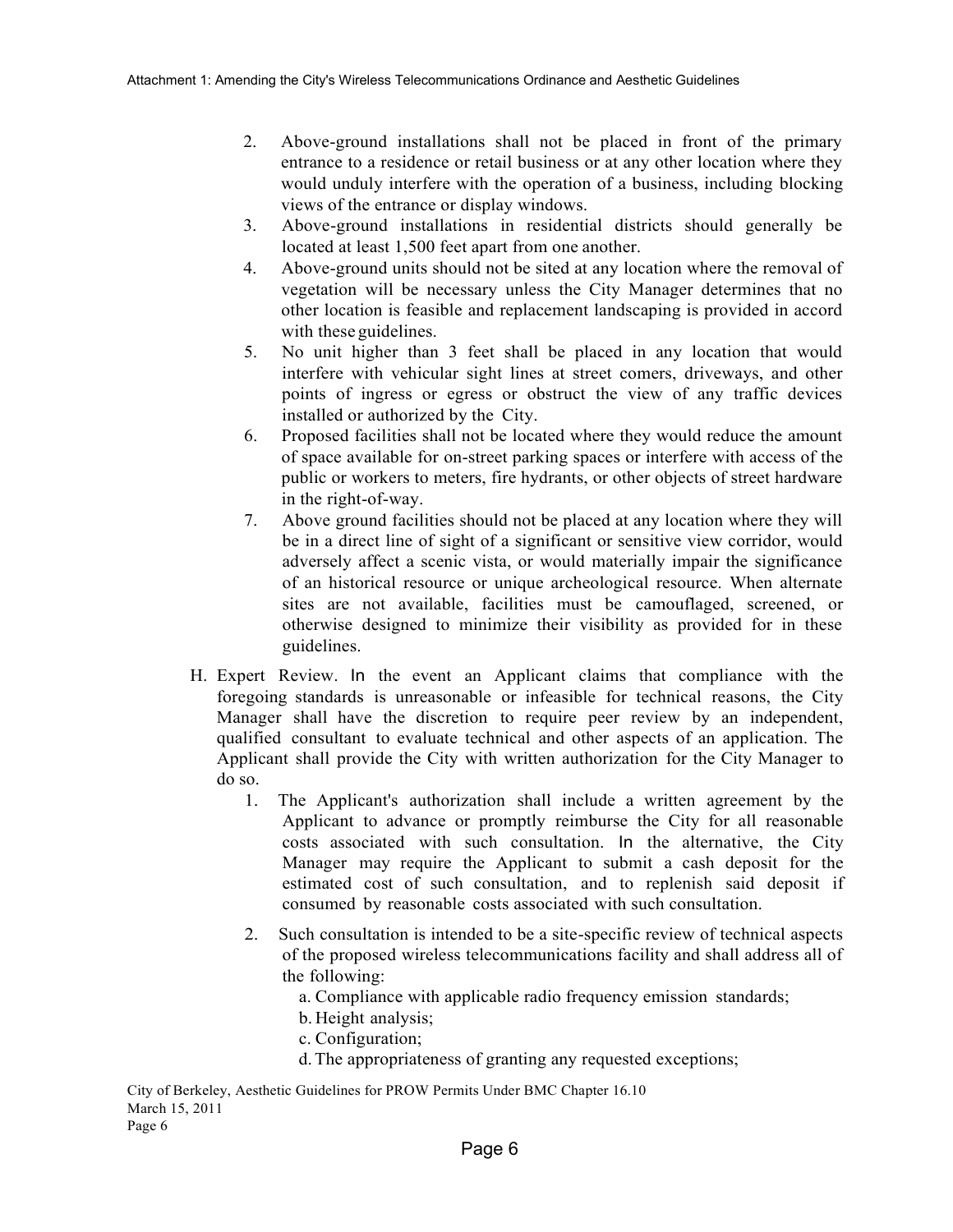- e. The accuracy and completeness of submissions;
- f. The applicability of analysis techniques and methodologies;
- g.The validity of conclusions reached; and
- h. Any specific technical issues designated by the city.

## **III. DESIGN AND LANDSCAPING GUIDELINES**

- A. Providers shall take all reasonable steps to modify proposed plans to accommodate public concerns and shall describe such changes in the application filed with the City.
- B. The color, design, and landscaping of above-ground installations may be varied from these guidelines in response to the request of property or business owners so long as the City Manager approves such changes.
- C. Providers shall use the smallest and least visible antennas, equipment cabinets, and other facilities to accomplish the operator's coverage and service objectives.
- D. When feasible and consistent with the purposes and requirements of these guidelines and applicable requirements, providers shall make unused space on existing poles available for future co-location of other telecommunication facilities, including space for different operators providing similar, competing services.
- E. Overhead Facilities.
	- 1. Subject to the limitations recognized by paragraph (C), facilities installed on existing utility poles should not be larger, more obtrusive, or more readily visible than the existing facilities and devices affixed to the pole.
	- 2. No more than 1 antenna array may be attached to a utility or street light pole.
	- 3. An antenna enclosure attached to the top of a utility or street light pole shall be cylindrical in shape, shall not exceed 4 feet in height, and shall not have a diameter greater than the diameter of the pole.
	- 4. Equipment Enclosures. A maximum of 2 equipment enclosures and 1 meter box may be attached to a utility or street light pole, as follows:
		- a. A primary equipment enclosure installed on the same utility or street light pole as the antenna enclosure(s), preferably facing the street or perpendicular to the street, shall be no larger than approximately 4 cubic feet in volume, with a width not exceeding approximately 12 inches and a depth not exceeding approximately 10 inches, and shall be as small as reasonably possible with current technology. An electric meter and a cut-off switch may be located outside of the primary equipment enclosure;
		- b. A secondary equipment enclosure installed on a utility or street light pole that is near the utility or street light pole to be used for the antenna enclosure(s) and primary equipment enclosure, preferably facing the street or perpendicular to the street, shall be no larger than approximately 4 cubic feet in volume, with a width not exceeding approximately 12 inches and a depth not exceeding approximately 10 inches, and shall be as small as reasonably possible with current technology.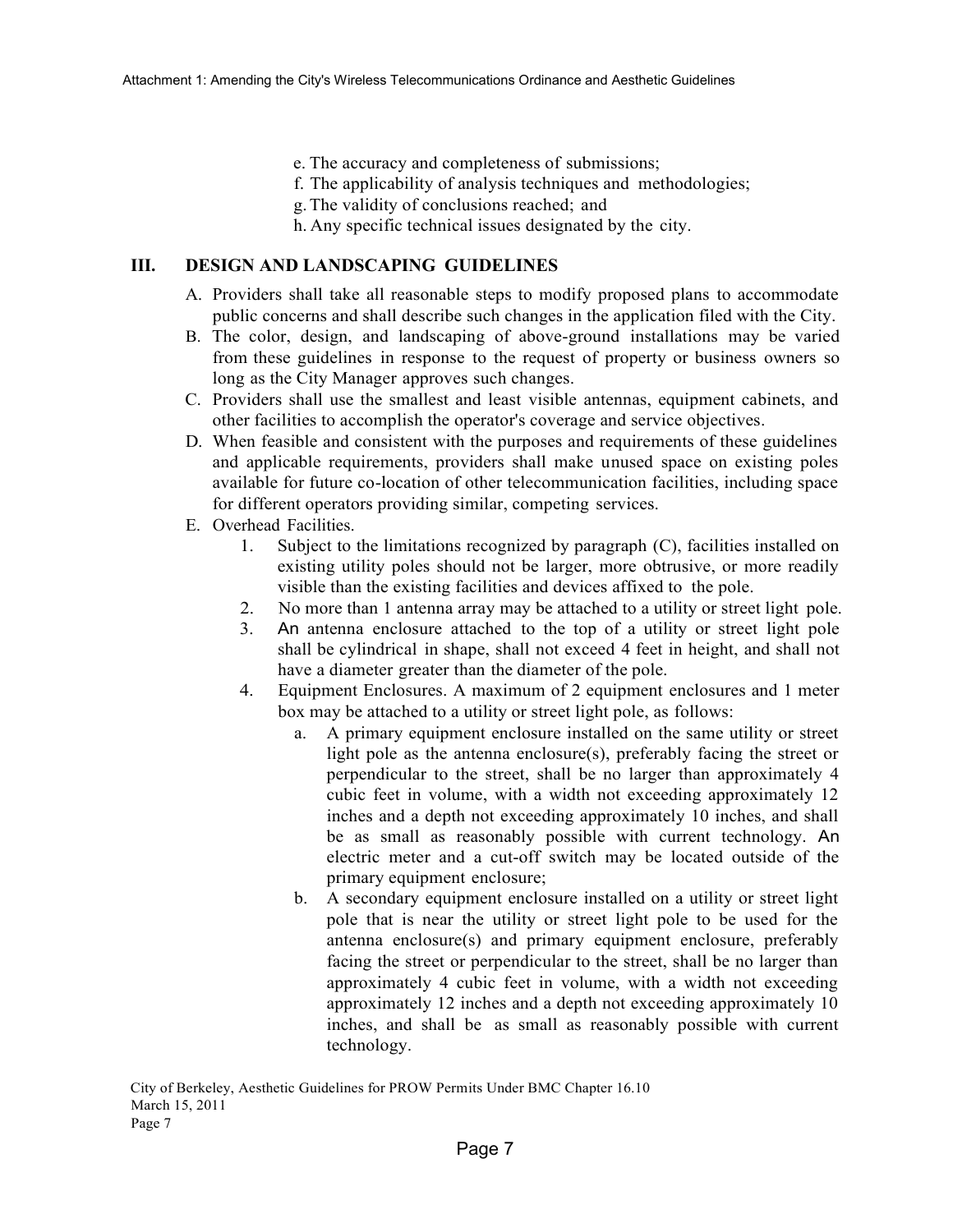c. In lieu of a separate meter box, the City Manager may allow a larger primary equipment enclosure if the Applicant demonstrates that the enclosure will contain an electricity meter and cut-off switch, provided that the width of the enclosure does not exceed approximately 12 inches and the depth does not exceed approximately

10 inches, and is as small as reasonably possible with current technology.

- d. The bracket supporting an equipment enclosure shall not extend more than the minimum necessary to support the equipment.
- 5. Supporting Elements. If applicable law, or generally applicable written rules of the pole owner, require a supporting element for any antenna enclosure such as a cross-arm or pole top extension, such supporting element shall be no larger, longer, or bulkier than is necessary to comply with applicable law or such generally applicable written rules.
- F. Colors and materials for facilities shall be chosen to minimize visibility. All visible exterior surfaces shall be constructed of non-reflective materials and painted or textured using colors to match or blend with the primary background.
- G. Utility Boxes and Cabinets. Facilities shall be compatible in scale and integrated architecturally with the design of surrounding buildings or the natural setting.
	- 1. Above-ground and partially buried ancillary equipment including support pads, cabinets, shelters, and buildings shall be designed to be architecturally compatible with surrounding structures and/or screened using appropriate techniques to camouflage, disguise, and/or blend into the environment including landscaping, color, and other techniques to minimize their visual impact.
	- 2. Ground-mounted utility boxes, equipment cabinets, power supply units and similar facilities shall be painted dark forest green or another approved color that will camouflage or disguise the facility, and/or blend it into the surrounding environment
	- 3. If the City Manager determines than an equipment cabinet is not or cannot be adequately screened from surrounding properties or from public view or architecturally treated to blend in with the environment, the equipment cabinet shall be placed underground or outside of the right-ofway subject to the requirements of the BMC Chapter 23 (Zoning Ordinance).
	- 4. Above-ground utility boxes in residential districts, and power supply units, shall generally not have dimensions that exceed a United States Postal Service mail box or the following dimensions:
		- Height: 48 inches
		- Width: 48 inches
		- Depth: 24 inches
	- 5. Power supply units must be enclosed by a fence with mesh and slats of dark forest green or other color designated by the City Manager to match the color of the unit.

 City of Berkeley, Aesthetic Guidelines for PROW Permits Under BMC Chapter16.10 March 15, 2011 Page 8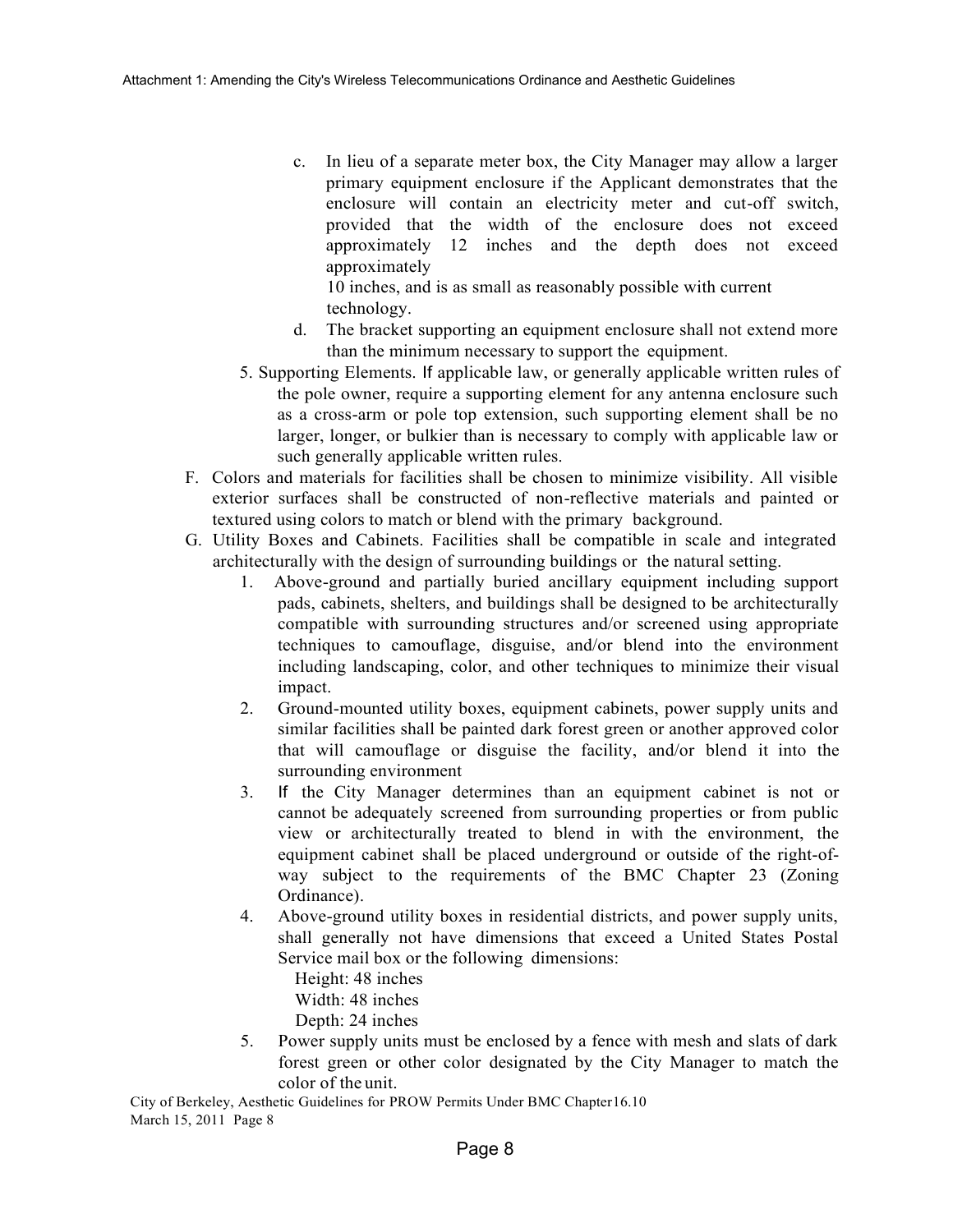- H. When facility lighting is needed for security or safety reasons it shall be designed to avoid glare and minimize illumination on adjacent properties.
- I. No advertising shall be placed on any above-ground telecommunications facilities or equipment. Informational signage required by these guidelines may include an identifying logo.
- J. Screening. Above ground facilities shall be screened as required by the City Manager.
	- 1. Screening shall be of a sufficient height and density to screen the facility from the public sidewalk and parkway.
	- 2. The City Manager may require the Applicant to submit a tree protection plan prepared by a certified arborist for the installation of any telecommunications facility located within the canopy of a street tree, or a protected tree on private property, or within a minimum of a 10-foot radius of the base of such a tree. Depending on site-specific criteria (e.g. location of tree, size and type of tree etc.), the City Manager may require a radius greater than 10 feet.
- K. All facilities shall be designed to be resistant to and minimize opportunities for unauthorized access, climbing, vandalism, graffiti, and other conditions that would result in hazardous conditions, visual blight, or attractive nuisances. The City Manager may require the provision of warning signs, fencing, anti-climbing devices, or other techniques to prevent unauthorized access and vandalism when, because of their location and/or accessibility, antenna facilities have the potential to become an attractive nuisance. The design of the fencing and other access control devices shall be subject to design review by the City Manager.
- L. At the time of modification or upgrade of facilities, existing equipment shall, to the extent feasible, be replaced with equipment of equal or greater technical capacity and reduced size so as to reduce visual impacts.
- M. Each owner or operator of a telecommunications facility shall provide signage identifying the name and phone number of a party to contact in event of an emergency. The signage shall be attached to the base of any utility pole or light standard to which equipment is affixed. Dimensions shall not exceed 8 1/2 inches by 11 inches.
- N. The exterior walls and roof covering of all aboveground equipment shelters and cabinets shall be constructed of materials rated as nonflammable in the Uniform Building Code. Openings in all above-ground equipment shelters and cabinets shall be protected against penetration by fire and windblown embers to the extent feasible.

# **IV. OPERATING AND MAINTENANCE GUIDELINES**

A. Telecommunications facilities and related equipment, including lighting, fences, shields, cabinets, and poles, shall be maintained in good repair, free from trash, debris, litter and graffiti and other forms of vandalism, and any damage from any cause shall be repaired as soon as reasonably possible so as to minimize occurrences of dangerous conditions or visual blight. Graffiti shall be removed from any facility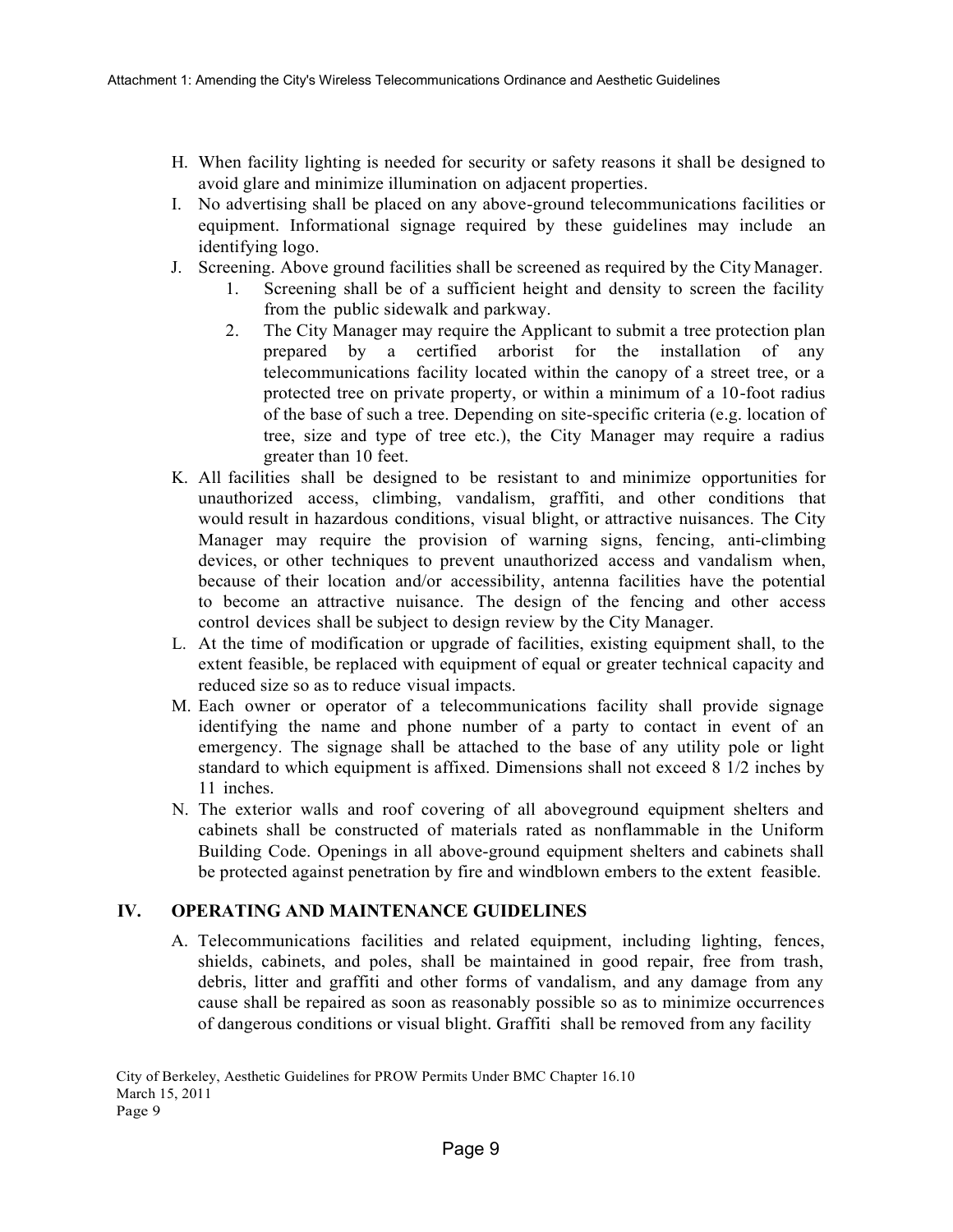or equipment as soon as practicable, and in no instance more than 48 hours from the time of notification by the city

- B. Telecommunications facilities shall be operated in a manner that will minimize noise impacts to surrounding residents and persons using nearby parks, trails, and similar recreation areas.
	- I. Except for emergency repairs, testing and maintenance activities that will be audible outside of the right-of-way shall only occur in residential areas between the hours of 8:00 am and 5 pm on Monday through Friday, excluding holidays.
	- 2. The City Engineer shall provide approval in any advance for any non- emergency work that will be performed in residential areas on weekends.
	- 3. All air conditioning units and any other equipment that may emit noise that would be audible from beyond the nearest private property line shall be enclosed or equipped with noise attenuation devices. Backup generators shall only be operated during periods of power outages or for testing.
	- 4. At no time shall equipment noise from any source exceed the standards specified in the Berkeley Community Noise Ordinance (BMC Chapter 13.40).
- C. An owner or operator or may replace equipment that is part of a permitted facility if the City Manager determines that the replacement equipment will be of substantially the same size, appearance, and power or superior in design to the previously permitted equipment.
	- I. The owner or operator shall notify the Public Works Director prior to replacing any permitted equipment
	- 2. The owner or operator shall not install the proposed replacement equipment unless and until the Director provides written notification that the City Manager has found that the proposed replacement equipment complies with the requirements of this Section.

Dated: March *16,* 2011

City of Berkeley, Aesthetic Guidelines for PROW Permits Under BMC Chapter 16.10 March 15, 2011 Page 10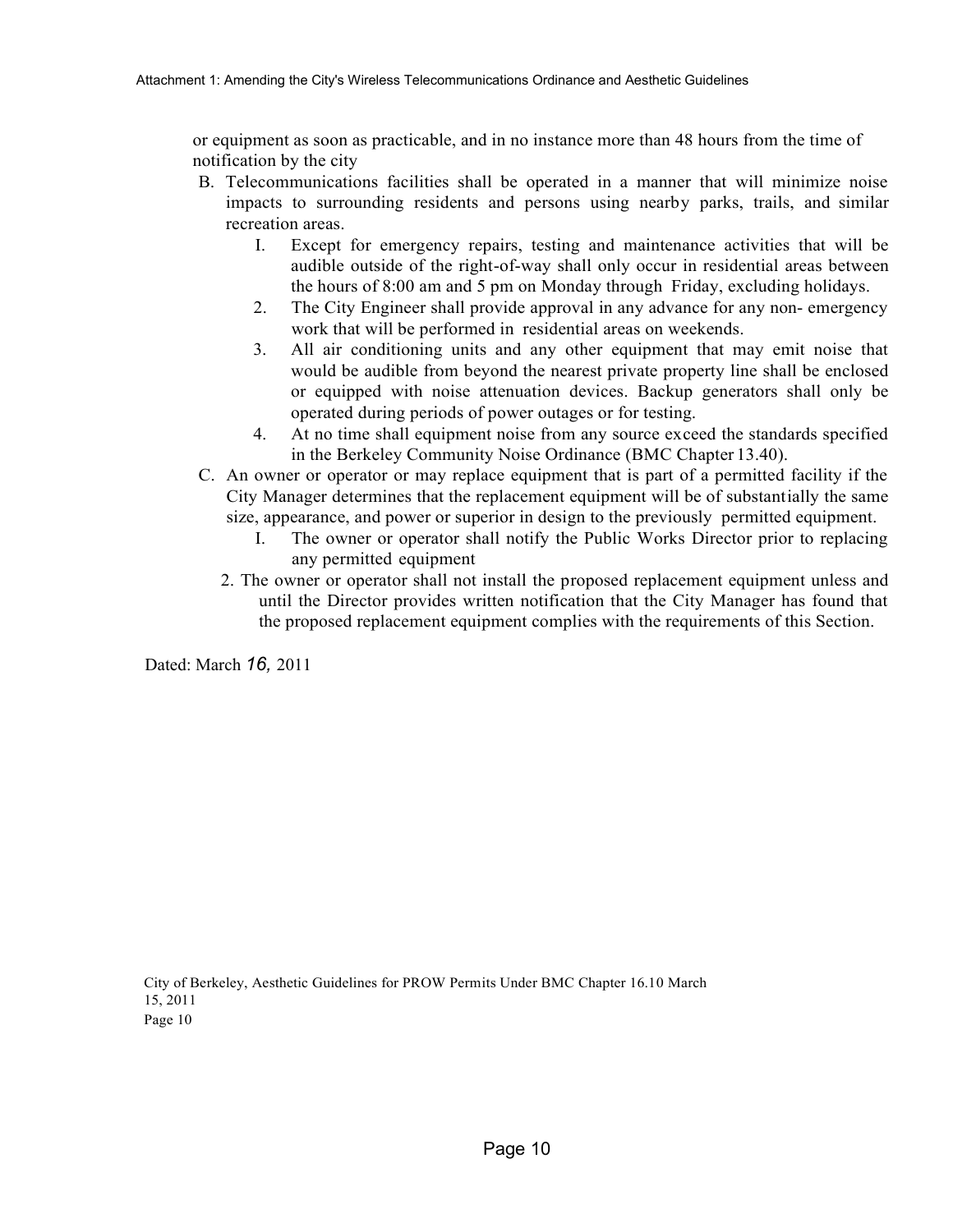Attachment 2: Amending the City's Wireless Telecommunications Ordinance and Aesthetic Guidelines

#### **Chapter 23C.17**

#### **WIRELESS TELECOMMUNICATION FACILITIES**

**Sections:**

**23C.17.010 Applicability of Regulations 23C.17.020 Purpose 23C.17.030 General Requirements 23C.17.040 Minimum Application Requirements 23C.17.050 Locational Requirements 23C.17.060 Height Requirements 23C.17.070 Design Requirements 23C.17.080 Operation and Maintenance Standards 23C.17.085 Public Information Requirements 23C.17.090 Requirement for Certification of Facilities 23C.17.100 Findings Required for Approval 23C.17.110 Cessation of Operations**

#### **Section 23C.17.010 Applicability of Regulations**

The regulations contained in this chapter shall apply to all wireless telecommunications facilities for personal wireless services on property other than the public right-of-way in the City of Berkeley. (Ord. 7073-NS § 1, 2009)

#### **Section 23C.17.020 Purpose**

- *3.* The purpose of this chapter is to provide a uniform and comprehensive set of standards for the development, siting, installation, and operation of wireless telecommunications antennas and related facilities ("wireless telecommunications facilities") for personal wireless services. These regulations are designed to protect and promote public safety, community welfare and the aesthetic quality of the city consistent with the goals, objectives and policies of the Berkeley Master Plan, while at the same time providing for managed development of wireless telecommunications infrastructure in accordance with the Telecommunications Act of 1996.
- *4.* The objectives of this chapter include but are not limited to the following:
	- Foster an aesthetically pleasing urban environment, prevent visual blight, protect and preserve public safety and general welfare, and maintain the character of residential areas, including those adjacent to commercial areas and neighborhood commercial areas, consistent with the adopted General Plan and Area Plans and in compliance with applicable state and federal legislation;
	- Because wireless telecommunications antennas and related facilities for cellular and mobile phones and personal communications systems are a commercial use that is usually separate from and is rarely accessory to the primary use of a parcel, to prevent the location of such facilities in residentially zoned districts unless (a) the City is required to permit them in such locations in order to avoid violating the Telecommunications Act of 1996, and (b) the wireless telecommunications facilities are designed to interfere as little as possible with the character of the neighborhood;
	- Establish and maintain telecommunications facilities that are components of a wireless telecommunications infrastructure designed to enhance the city's emergency response network and do not interfere with such emergency systems in violation of applicable federal or state regulations;
	- Establish a process for obtaining necessary permits for wireless telecommunication facilities that provides greater certainty to both applicants and interested members of the public while ensuring compliance with all applicable zoning requirements;

### **Chapter 23C.17: Wireless Telecommunication Facilities**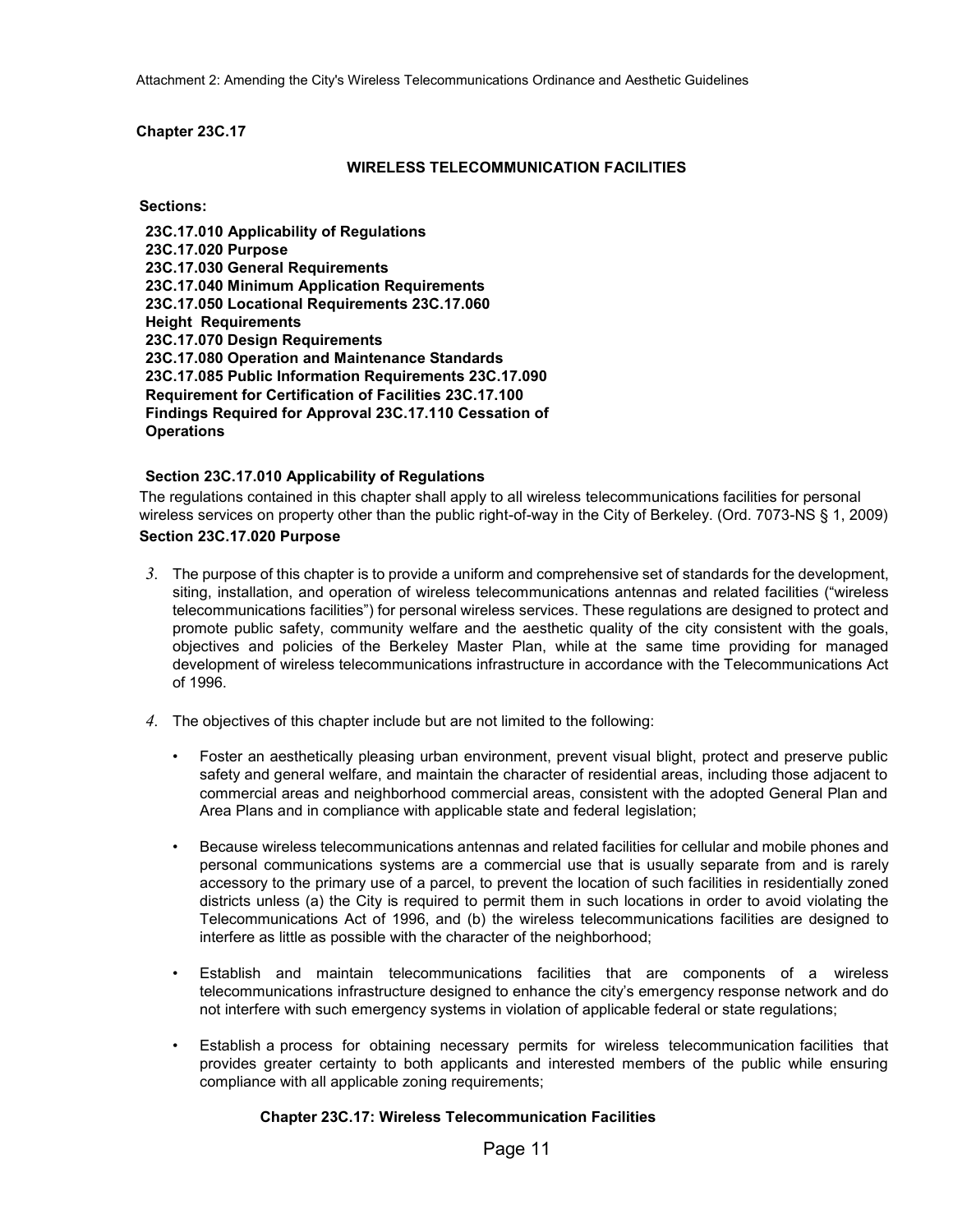- *9.* Provide opportunities for further reduction in potential aesthetic or land use impacts of wireless telecommunications facilities as changes in technology occur; and
- *10.* Support the use of personal wireless services to enhance personal and public health and safety as well as the public welfare of the City of Berkeley. (Ord. 7073-NS § 1, 2009)

#### **Section 23C.17.030 General Requirements**

In addition to any other requirements imposed by this chapter, all wireless telecommunications facilities on property other than the public right-of-way in the City of Berkeley shall be consistent with:

- **B.** The Berkeley General Plan, adopted Area Plans, and all other applicable provisions of the Zoning Ordinance.
- **C.** Applicable regulations and standards of any other governmental agency with jurisdiction over the installation or operation of wireless telecommunications facilities including, but not limited to, the Federal Communications Commission, the Federal Aviation Administration, and the California Public Utilities Commission.
- **D.** Any applicable discretionary permits affecting the subject property, except to the extent the Zoning Officer or the Zoning Adjustments Board may modify such requirements.
- **E.** For purposes of this Chapter, "microcell" means a set of antenna nodes networked with each other and connected to a wireless service source, such that a one or more high-power antennas that serve a given area are replaced by a group of lower-power antennas to serve the same geographic area. (Ord. 7073-NS § 1, 2009)

#### **Section 23C.17.040 Minimum Application Requirements**

- F. Purpose. This Section establishes limited additional application submittal requirements for wireless telecommunications facilities. The purpose of these additional application requirements is to ensure that the purposes of this Chapter are implemented to the extent permitted by the Telecommunications Act of 1996.
- G. In addition to meeting the standard application submittal requirements for permits specified in Chapter 23B.24, applications for wireless telecommunication facilities pursuant to this chapter, shall include the information set forth in this Section.
- H. Coverage map and general information.
	- A. A narrative description and map showing the coverage area of the provider's existing facilities that serve customers in Berkeley and the specific site that is the subject of the application.
	- B. A statement of the telecommunications objectives sought for the proposed location, whether the proposed facility is necessary to prevent or fill a significant gap or capacity shortfall in the applicant's service area, whether it is the least intrusive means of doing so, and whether there are any alternative sites that would have fewer aesthetic impacts while providing comparable service. Applications for Administrative Use Permits need not include information as to whether the proposed facility is necessary to prevent or fill a significant gap or capacity shortfall in the applicant's service area.
- I. Technical information.
	- A. Copies of, or a sworn statement by an authorized representative that applicant holds, all applicable licenses or other approvals required by the Federal Communications Commission (FCC), the California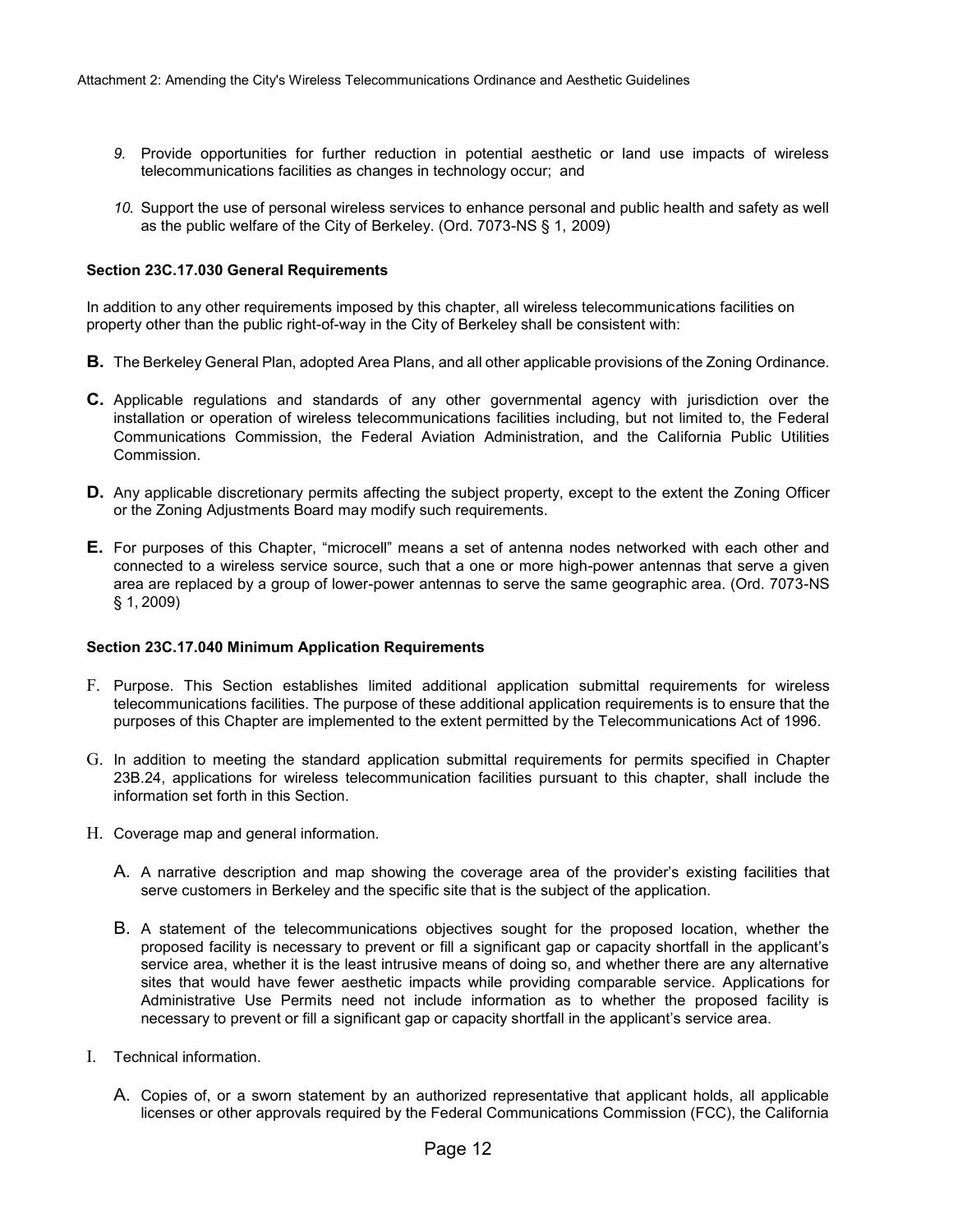Public Utilities Commission (PUC), and any other agency of the Federal or State government with authority to regulate telecommunications facilities that are required in order for the applicant to construct the proposed facility.

#### Title 23 Page 108 - Updated 7/14/09

#### **Chapter 23C.17: Wireless Telecommunication Facilities**

- 2. Documentation of, or a sworn statement by an authorized representative that applicant is in, compliance with all conditions imposed in conjunction with such licenses or approvals, a description of the number, type, power rating, frequency range, and dimensions of antennas, equipment cabinets, and related wireless telecommunications facilities proposed to be installed, and engineering calculations demonstrating that the proposed facility will comply with all applicable FCC requirements and standards.
- 20. Visibility.
	- A site plan, plans, and elevations drawn to scale. Plans shall include microcell, facade- or roofmounted antennas and all related equipment. Elevations shall include all structures on which facilities are proposed to be located.
	- A description of the proposed approach for screening or camouflaging all facilities from public view including plans for installation and maintenance of landscaping, sample exterior materials and colors, and an explanation of the measures by which the proposed facility will be camouflaged or rendered not readily visible. Where any part of the proposed facility would be readily visible, the application shall include an explanation as to why it cannot be rendered not readily visible.
	- A visual impact analysis including scaled elevation diagrams within the context of the building, before and after photo simulations, and a map depicting where the photos were taken. The Zoning Officer may require the submission of photo overlays, scaled models, renderings, or mockups to document the effectiveness of techniques proposed to minimize visibility.
	- If a ground-mounted or freestanding tower is proposed, the application must include an explanation as to why other facility types are not feasible.
- 21. Peer review.
	- The application shall include sufficient information for an approved radio frequency engineer or licensed electrical engineer specializing in EMF or RFR studies (hereinafter, "an approved engineer") retained by the City to peer review the information provided in response to subdivisions C and D of this Section.
	- The application shall also include an agreement to pay the reasonable actual cost and a reasonable administrative fee for hiring an approved engineer to provide peer review.
	- Any proprietary information disclosed to the city or its engineer in confidence shall not be a public record and shall remain confidential and not be disclosed to any third party without the express consent of the applicant. The City and/or its engineer shall return all proprietary information to the applicant and not retain any copies of such information once its decision is final.
- 22. Monitoring. An agreement to pay a reasonable one-time or annual fee for independent monitoring as required by this Chapter.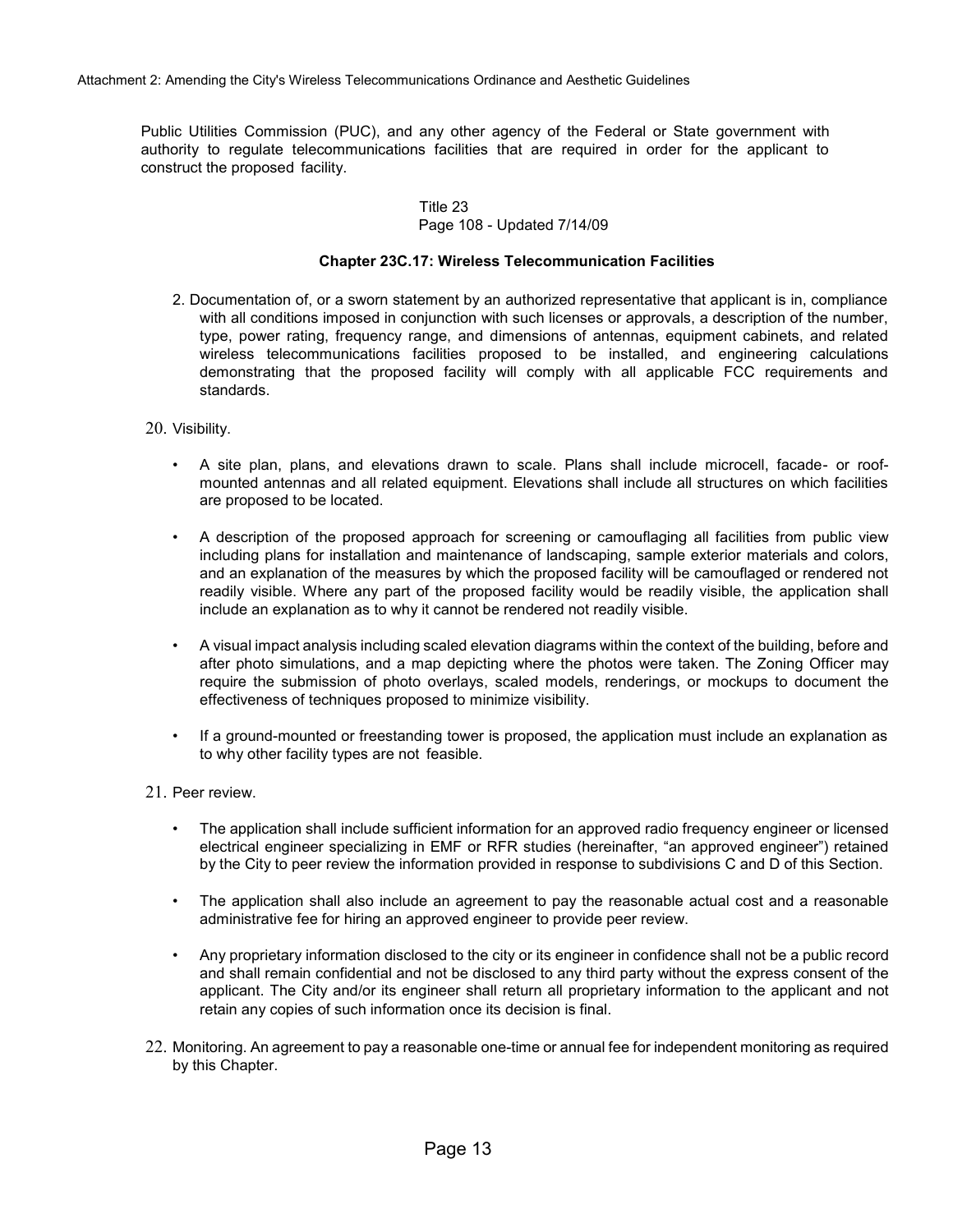- 23. A statement that prior to obtaining a building permit to erect or install the proposed facility, the applicant shall either secure a bond or provide financial assurances, in a form acceptable to the City Manager, for the removal of the facility in the event that its use is abandoned or the approval is otherwise terminated.
- 24. The Zoning Officer may require information concerning noise that might be generated by equipment associated with a wireless telecommunication facility, such as air conditioning equipment, if the physical circumstances of the proposed facility suggest that such noise may be detrimental. (Ord. 7073-NS § 1, 2009)

#### **Section 23C.17.050 Locational Requirements**

A. Reserved.

Title 23 Page 109 - Updated 7/14/09

#### **Chapter 23C.17: Wireless Telecommunication Facilities**

- **III.**No wireless communications facilities shall be sited on or above a ridgeline or at any other location readily visible from a public park, unless the Zoning Adjustments Board makes the applicable findings required in Section 23C.17.100.
- **IV.** No new freestanding facility, including towers, lattice towers and monopoles, shall be located within 1,000 feet of another freestanding facility, unless appropriate stealth techniques have been used to minimize the visual impact of the facility to the extent feasible, and mounting on a building or co-location on an existing pole or tower is not feasible.
- **V.** The Zoning Officer may approve minor modifications and aesthetic upgrades that do not increase the size or visibility of any legally established wireless telecommunication facilities without notice or hearing, subject to compliance with all existing conditions of approval. (Ord. 7073-NS § 1, 2009)

#### **Section 23C.17.060 Height Requirements**

- H. The height of a telecommunications tower shall be measured from existing grade below the center of the base of the tower to the top of the tower itself or, if higher, to the tip of the highest antenna or piece of equipment attached thereto. The height of building-mounted antennas shall include the height of that portion of the building on which the antenna is mounted. In the case of "crank-up" or similar towers whose height is adjustable, the height of the tower shall be the maximum height to which it is capable of being raised.
- I. No antenna telecommunications tower or facade-mounted antenna shall exceed or project above the height limits specified for the district in which the antenna is located.
- J. Roof-mounted antennas affixed to an existing or proposed tower or pole shall not extend or project more than 15 feet above the height limit of the district.
- K. Roof-mounted or facade-mounted antennas proposed on an existing building, tower, or pole that is legal nonconforming in terms of height shall not extend or project more than 15 feet above the existing height of the building or structure. (Ord. 7073-NS § 1, 2009)

#### **Section 23C.17.070 Design Requirements**

In addition to all other requirements set forth in this chapter, all wireless telecommunication facilities shall meet the following design requirements: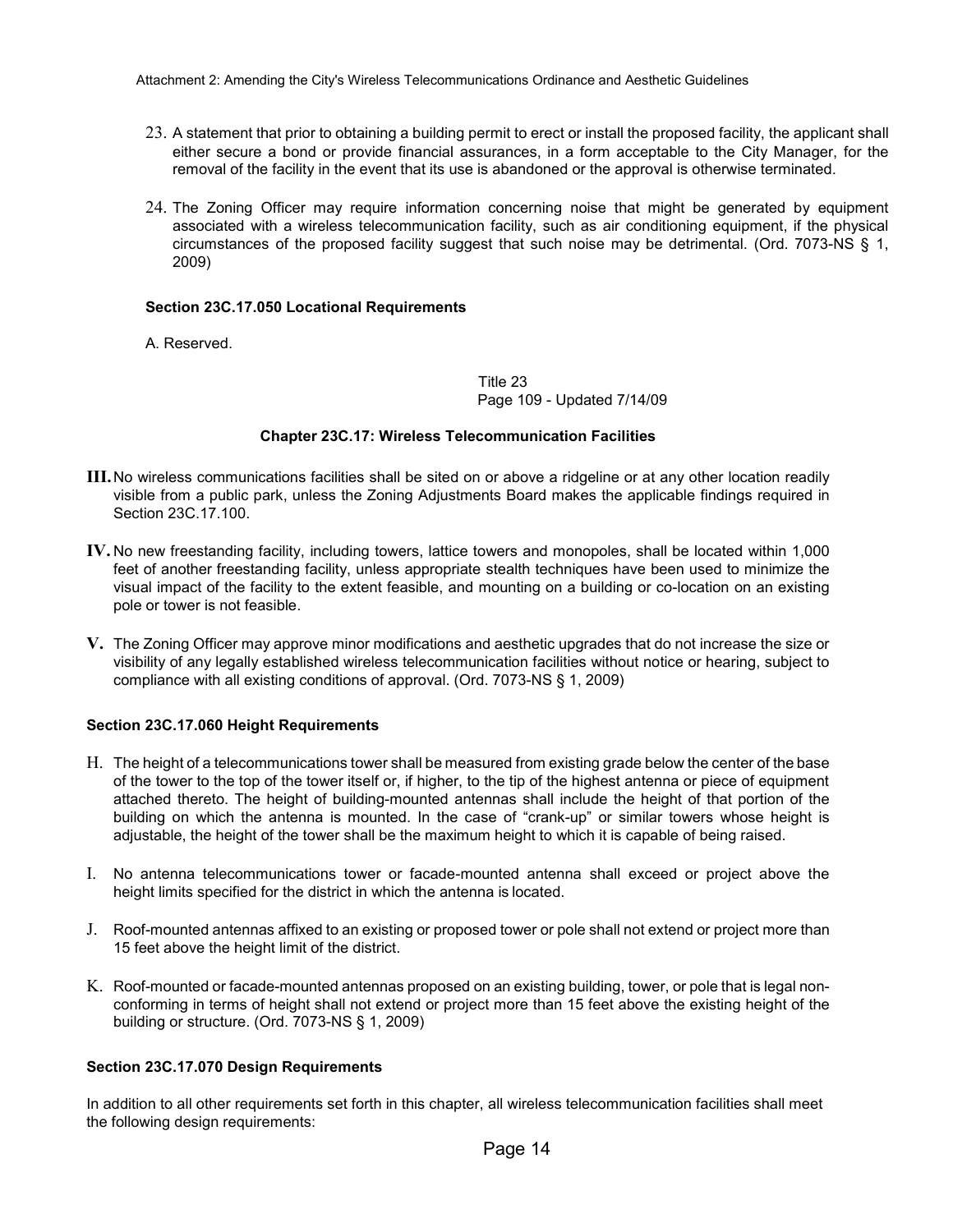- 8. Based on potential aesthetic impact, the order of preference for facility type is: microcell, facade-mounted, roof-mounted, ground-mounted, and freestanding tower.
- 9. All facilities shall be designed and located to minimize their visibility to the greatest extent feasible, considering technological requirements, by means of placement, screening, and camouflage. The applicant shall use the smallest and least visible antennas feasible to accomplish the owner/operator's coverage or capacity objectives. All wireless telecommunications facilities proposed for locations where they would be readily visible from the public right-of-way or from the habitable living areas of residential units within 100 feet shall incorporate appropriate techniques to camouflage or disguise the facility, and/or blend it into the surrounding environment, to the greatest extent feasible. Facilities shall be compatible in scale and integrated architecturally with the design of surrounding buildings or the natural setting.
- 10. No readily visible antenna shall be placed at a location where it would impair a significant or sensitive view corridor except as provided in subsection 1, below.
	- Roof-mounted antennas shall be located in an area of the roof where the visual impact is minimized. Roof-mounted and ground-mounted antennas shall not be placed in direct line of sight of significant or sensitive view corridors or where they adversely affect scenic vistas unless the Zoning Officer or the Zoning Adjustments Board finds that the facility incorporates appropriate, creative stealth techniques to

Title 23 Page 110 - Updated 7/14/09

#### **Chapter 23C.17: Wireless Telecommunication Facilities**

camouflage, disguise, and/or blend into the surrounding environment to the extent possible. Roof mounted antennas shall be designed and sited to minimize their visibility and shall be no taller than necessary to meet the operator's service requirements. Where roof-mounted antennas are readily visible, confirmation of necessary height for service requirements, at the Zoning Officer's discretion, shall be based on independent analysis by an approved engineer retained by the City.

- I. Satellite dish or parabolic antennas shall be situated as close to the ground as possible to reduce visual impact without compromising their function. When screened from pedestrian-level view from the public right-of-way and not readily visible from any property that contains a legally established residential use, such antennas may be located in any required yard subject to the approval of a Use Permit under Section 23D.08.060.B. No such antenna may exceed 39 inches in diameter unless the Zoning Officer or the Zoning Adjustments Board finds that a smaller antenna cannot feasibly accomplish the provider's technical objectives. The Zoning Officer may require that this determination be based on independent technical analysis by an approved engineer.
- J. All monopoles and lattice towers shall be designed to be the minimum functional height and width required to support the proposed antenna installation unless a higher monopole or lattice tower will facilitate co-location or other objectives of this Chapter.
- i. Colors and materials for facilities shall be chosen to minimize visibility. All visible exterior surfaces shall be constructed of non-reflective materials. Facilities shall be painted or textured using colors to match or blend with the primary background.
- j. Facility lighting shall be designed to meet but not exceed minimum requirements for security, safety or FAA regulations, and in all instances shall be designed to avoid glare and minimize illumination on adjacent properties. Lightning arresters and beacon lights shall not be included in the design of facilities unless required by the FAA. Lightning arresters and beacons shall be included when calculating the height of facilities such as towers, lattice towers and monopoles.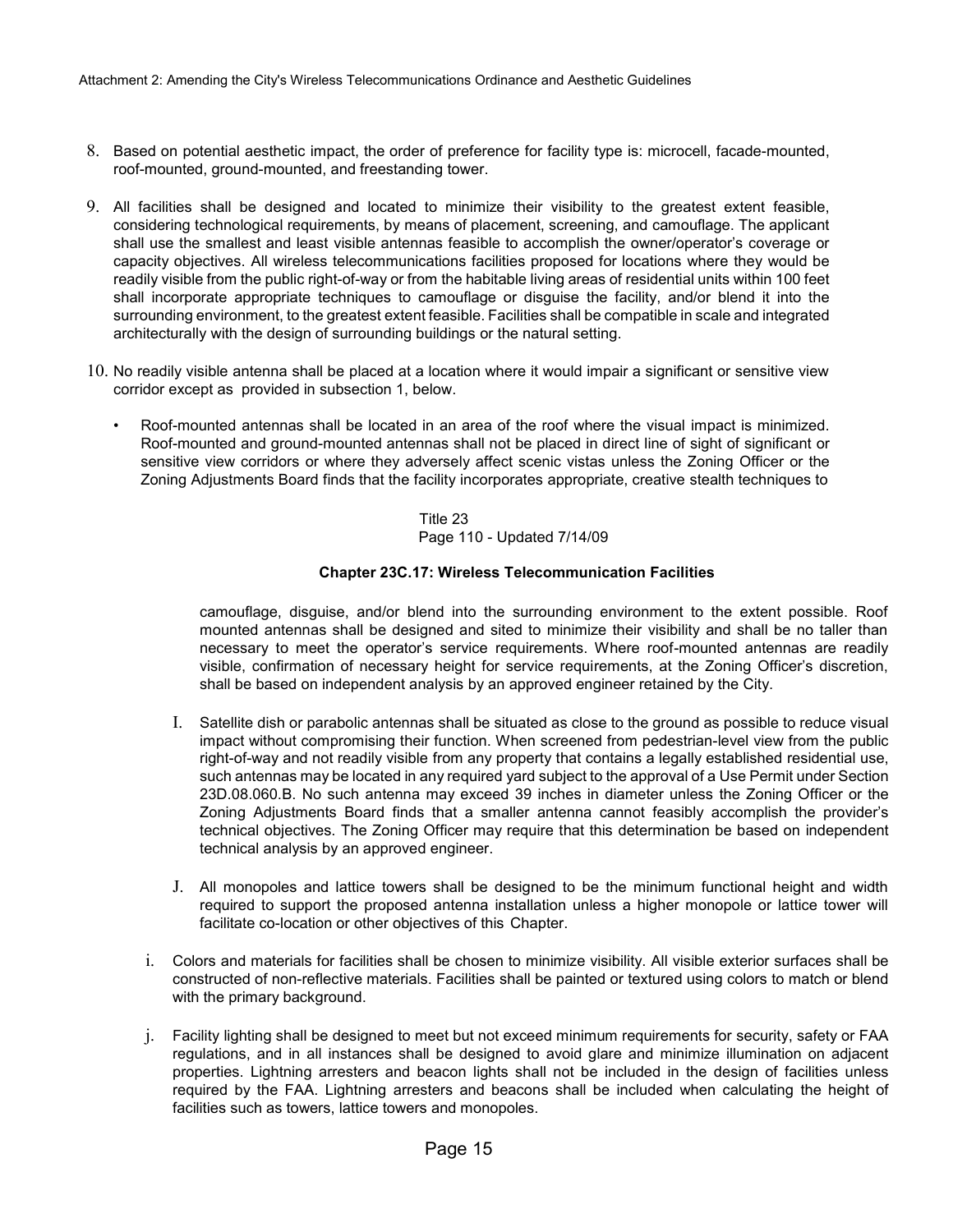- k. No advertising shall be placed on telecommunications antennas or other equipment.
- l. All facilities shall be designed to be resistant to and minimize opportunities for unauthorized access, climbing, vandalism, graffiti, and other conditions that would result in hazardous conditions, visual blight, or attractive nuisances. The Zoning Officer or Zoning Adjustments Board may require the provision of warning signs, fencing, anti-climbing devices, or other techniques to prevent unauthorized access and vandalism when, because of their location and/or accessibility, antenna facilities have the potential to become an attractive nuisance. The design of the fencing and other access control devices shall be subject to design review.
- m. Where appropriate and directly related to the applicant's placement, construction, or modification of wireless telecommunications facilities, the applicant shall maintain and enhance existing landscaping on the site, including trees, foliage and shrubs, when used for screening unless the Design Review Planner or Design Review Committee approves appropriate replacement landscaping. Additional landscaping shall be planted as needed to minimize the visual impact of the facility and, when feasible, to block the line of sight between facilities and adjacent residential uses and residentially zoned properties. The Design Review Planner or Design Review Committee shall determine the appropriate minimum size of new trees and shrubs.
- n. Facade-mounted equipment, not including any required screening, shall not project more than 18 inches from the face of the building or other support structure unless specifically authorized by the Zoning Officer or the Zoning Adjustments Board.
- o. In order of preference, ancillary support equipment for facilities shall be located either within a building or structure, on a screened roof top area or structure, or in a rear yard if not readily visible from surrounding properties and the public right-of-way, unless the Zoning Officer or Zoning Adjustments Board finds that another location is preferable under the circumstances of the application.

Title 23 Page 111 - Updated 7/14/09

#### **Chapter 23C.17: Wireless Telecommunication Facilities**

- **IV.** Above ground and partially buried ancillary equipment, including support pads, cabinets, shelters, and buildings, shall be located where they will be the least visible from surrounding properties and the public right- of-way and shall be designed to be architecturally compatible with surrounding structures and/or screened using appropriate techniques to camouflage, disguise, and/or blend into the environment including landscaping, color, and other techniques to minimize their visual impact. If the Zoning Officer determines that an equipment cabinet is not or cannot be adequately screened from surrounding properties or from public view or architecturally treated to blend in with the environment, the equipment cabinet shall be placed underground or inside the existing building where the antenna is located unless the Zoning Officer or Zoning Adjustments Board finds that such placement is not feasible or consistent with the objectives of this Chapter and other applicable requirements.
- **V.** No telecommunications antenna or ancillary support equipment shall be located within any setback or between the face of a building and a public right-of-way without approval of a Use Permit except for facilities that are completely subterranean or Microcell facilities, the latter of which may be approved with an Administrative Use Permit.
- **VI.** When antennas are co-located, the City may limit the number of antennas with related equipment and providers to be located at any site and adjacent sites in order to prevent negative visual impacts associated with multiple facilities. Architectural and other camouflaging treatment shall be coordinated between all users on each site.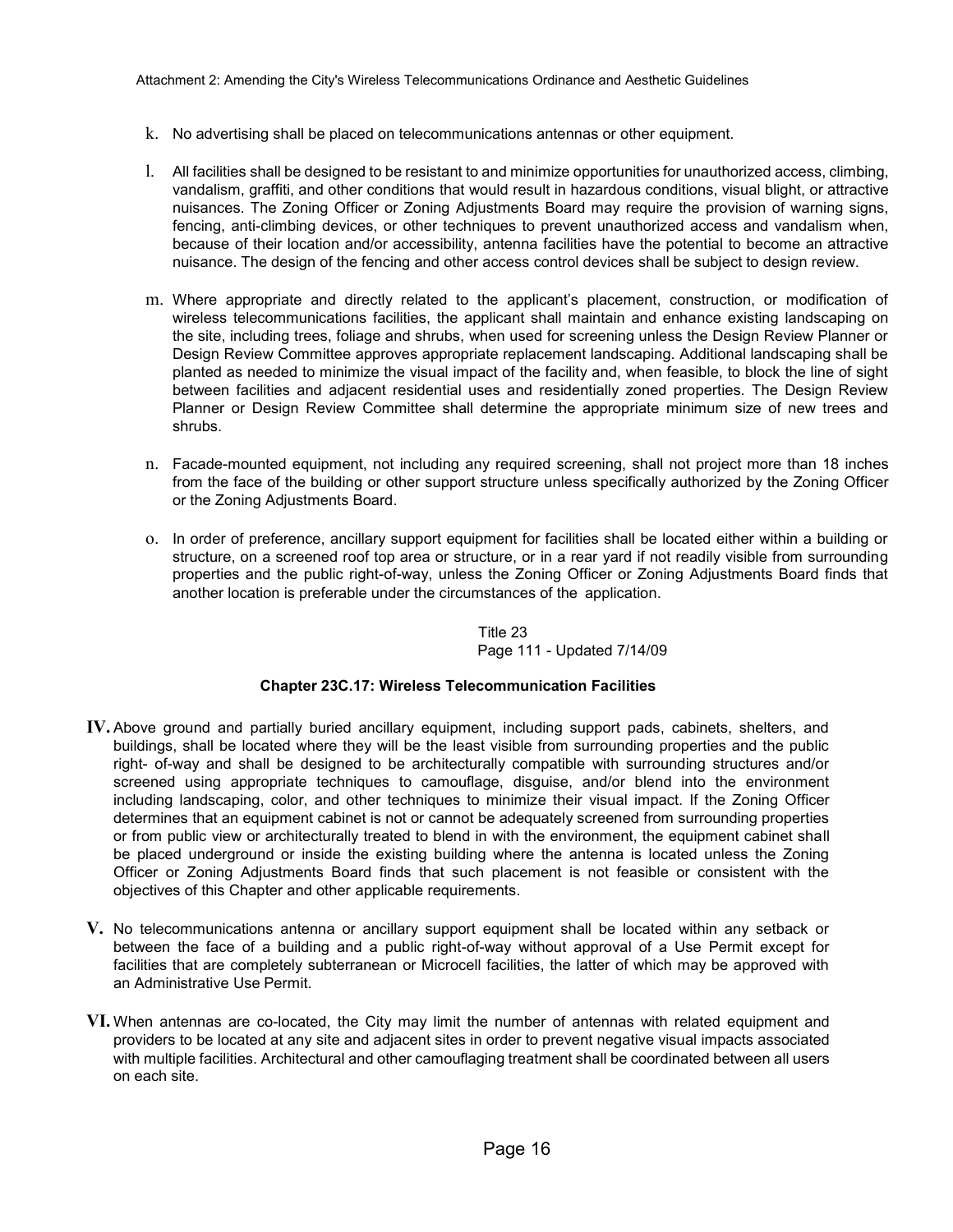- **VII.** At the time of modification or upgrade of facilities, existing equipment shall, to the extent feasible, be replaced with equipment that reduces visual and noise impacts as feasible.
- **VIII.** Proposed facilities shall not reduce the number of available parking spaces below the amount required pursuant to the Zoning Ordinance. (Ord. 7073-NS § 1, 2009)

#### **Section 23C.17.080 Operation and Maintenance Standards**

All wireless telecommunication facilities shall at all times comply with the following operation and maintenance standards. Failure to comply shall be considered a violation of conditions of approval subject to enforcement pursuant to provisions of this Chapter.

- e. Each owner or operator of a wireless telecommunications facility shall provide signage identifying the name and phone number of a party to contact in event of an emergency. The design, materials, colors, and location of signs shall be subject to design review. Contact information shall be kept current.
- f. Wireless telecommunications facilities and related equipment, including lighting, fences, shields, cabinets, and poles, shall be maintained in good repair, free from trash, debris, litter and graffiti and other forms of vandalism, and any damage from any cause shall be repaired as soon as reasonably possible so as to minimize occurrences of dangerous conditions or visual blight. Graffiti shall be removed from any facility or equipment as soon as practicable, and in no instance more than forty-eight (48) hours from the time of notification by the city.
- g. The owner or operator of a wireless telecommunications facility shall be responsible for maintaining landscaping in accordance with the approved landscape plan and for replacing any damaged or dead trees, foliage, or other landscaping elements shown on the approved plan. Amendments or modifications to the landscape plan shall be submitted to the Zoning Officer for approval.
- h. Each wireless telecommunications facility shall be operated in a manner that will minimize noise impacts to surrounding residents and persons using nearby parks, trails, and similar recreation areas. Except for emergency repairs, testing and maintenance activities that will be audible beyond the property line shall only occur between the hours of 8:00 a.m. and 7:00 p.m. on Monday through Friday, excluding holidays. All air conditioning units and any other equipment that may emit noise that would be audible from beyond the property line shall be enclosed or equipped with noise attenuation devices to the extent necessary to ensure compliance with applicable noise limitations under Chapter 13.40. Backup generators shall only be operated

Title 23 Page 112 - Updated 7/14/09

#### **Chapter 23C.17: Wireless Telecommunication Facilities**

during periods of power outages or for testing. At no time shall equipment noise from any source exceed the standards specified the Berkeley Community Noise Ordinance (BMC Chapter 13.40).

- H. All wireless telecommunications facilities providing service to the government or the general public shall be designed to meet the following requirements:
	- 1. The exterior walls and roof covering of all above ground equipment shelters and cabinets shall be constructed of materials rated as nonflammable in the Berkeley Building Code.
	- 2. Openings in all above ground equipment shelters and cabinets shall be protected against penetration by fire and windblown embers to the greatest extent feasible.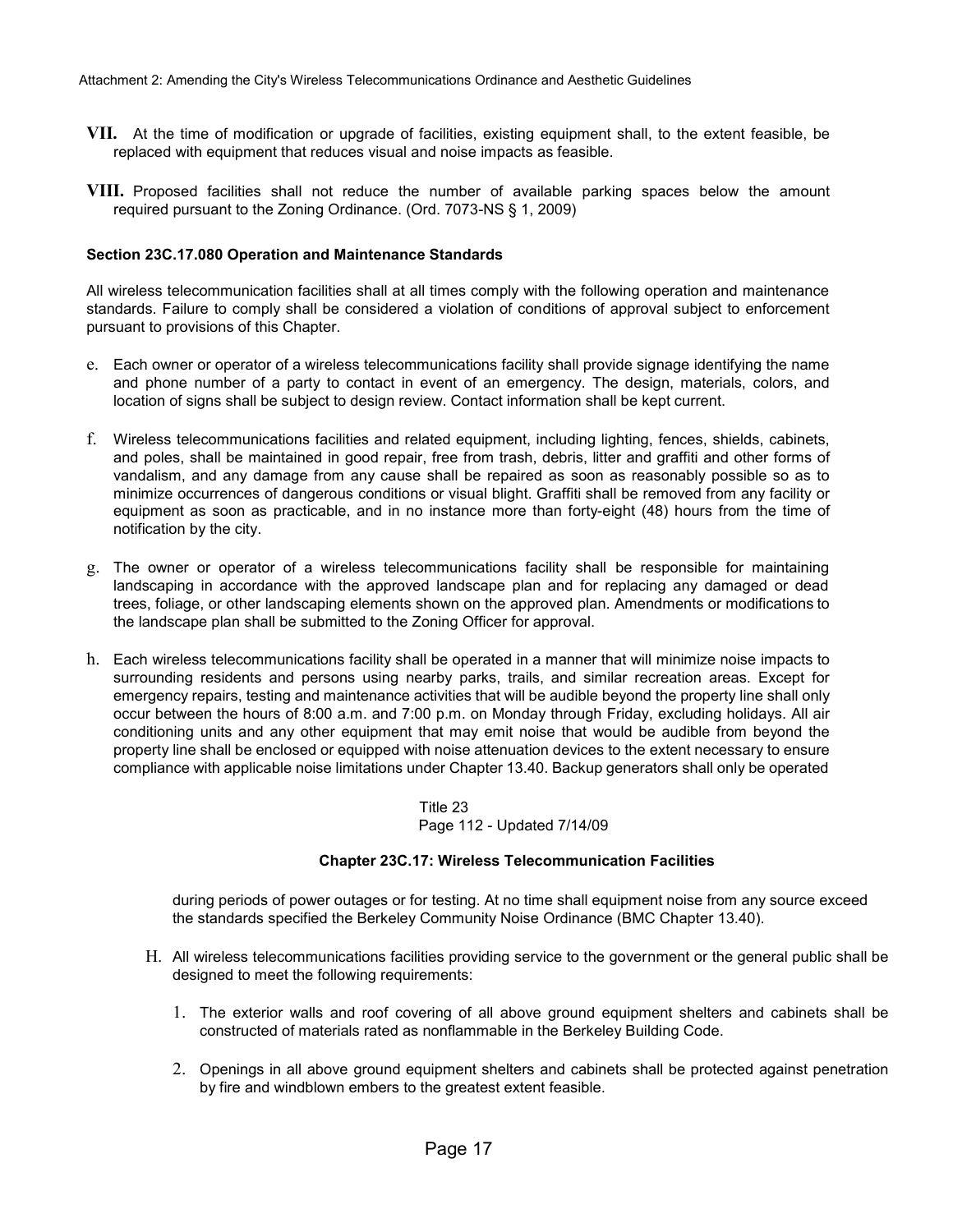- 3. Material used as supports for antennas shall be fire resistant, termite proof, and subject to all applicable requirements of the Uniform Building Code.
- 4. Telecommunications antenna towers shall be designed to withstand forces expected during earthquakes to the extent feasible. Building-mounted facilities shall be anchored so that a quake does not dislodge them or tip them over. All equipment mounting racks and attached equipment shall be anchored so that a quake would not tip them over, throw equipment off their shelves, or otherwise damage equipment.
- 5. All connections between various components of the wireless telecommunications facility and necessary power and telephone lines shall, to the greatest extent feasible, be protected against damage by fire, flooding, and earthquake. Reasonable measures shall be taken to keep wireless telecommunication facilities in operation in the event of a natural disaster.
- I. Vehicle and personnel access to sites for maintenance and repairs shall not be from residential streets or adjacent residential properties to the maximum extent possible. (Ord. 7073-NS § 1, 2009)

#### **Section 23C.17.085 Public Information Requirements**

- O. The Planning and Development Department shall maintain a map and inventory of all existing and proposed wireless telecommunication sites, which shall be available to members of the public and other interested parties for inspection.
- P. The inventory shall, at a minimum, include the following information:
	- 1. Address of site;
	- 2. Number, type, power rating, and frequency range of all antennas at the site;
	- 3. Name of telecommunications carrier owning, operating, or leasing each antenna at the site;
	- 4. Date of most recent certification. (Ord. 7073-NS § 1, 2009)

#### **Section 23C.17.090 Requirement for Certification of Facilities**

A. No wireless telecommunications facility or combination of facilities shall at any time produce power densities that exceed the FCC's limits for electric and magnetic field strength and power density for transmitters. In order to ensure continuing compliance with all applicable emission standards, all wireless telecommunications facilities shall submit reports as required by this section. The City may require, at the operator's expense, independent verification of the results of any analysis. If an operator of a telecommunications facility fails to supply the required reports or fails to correct a violation of the Federal Communications Commission standard following notification, the Use Permit is subject to modification or revocation by the Zoning Adjustments Board following a public hearing.

> Title 23 Page 113 - Updated 7/14/09

#### **Chapter 23C.17: Wireless Telecommunication Facilities**

**V.** Within forty five (45) days of initial operation or modification of a telecommunications facility, the operator of each telecommunications antenna shall submit to the Zoning Officer written certification by a licensed professional engineer that the facility's radio frequency emissions are in compliance with the approved application and any required conditions. The engineer shall measure the radio frequency radiation of the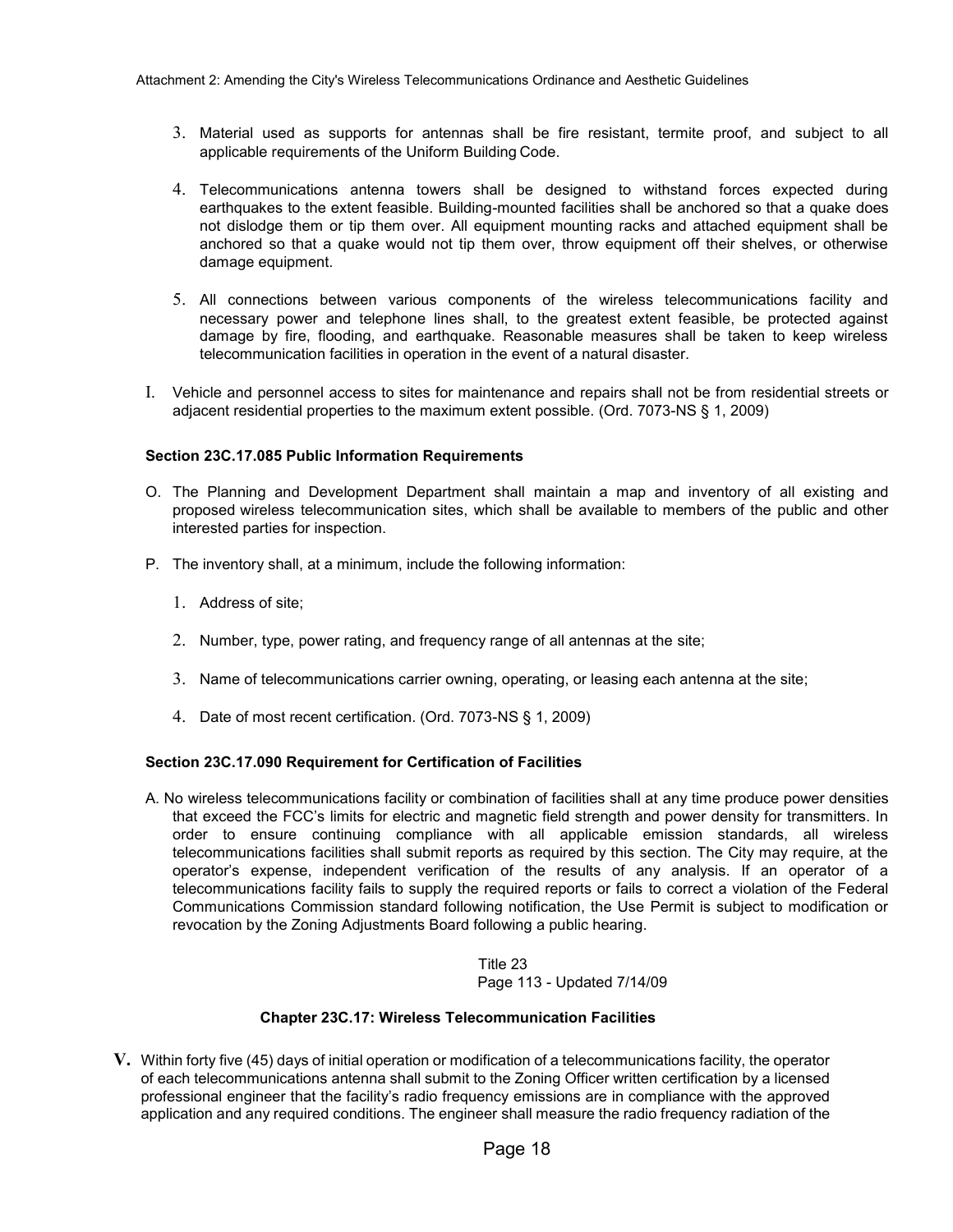approved facility, including the cumulative impact from other nearby facilities, and determine if it meets the FCC requirements. A report of these measurements and the engineer's findings with respect to compliance with the FCC's Maximum Permissible Exposure (MPE) limits shall be submitted to the Zoning Officer. If the report shows that the facility does not comply with applicable FCC requirements, the owner or operator shall cease operation of the facility until the facility complies with, or has been modified to comply with, this standard. Proof of compliance shall be a certification provided by the engineer who prepared the original report. The City may require, at the applicant's expense, independent verification of the results of the analysis.

- **VI.** Prior to January 31 of every year, an authorized representative for each wireless carrier providing service in the City of Berkeley shall provide written certification to the City that each facility is being operated in accordance with the approved local and federal permits and shall provide the current contact information.
- **VII.** Once every two years, at the operator's expense, the City may conduct, or retain an approved engineer to conduct, an unannounced spot check of the facility's compliance with applicable FCC radio frequency standards.
- **VIII.** In the event of a change in the FCC's Maximum Permissible Exposure (MPE) limits for electric and magnetic field strength and power density for transmitters, the operator of each wireless telecommunications facility shall be required to submit to the Zoning Officer written certification by a licensed professional engineer of compliance with applicable FCC radio frequency standards within 90 days of any change in applicable FCC radio frequency standards or of any modification of the facility requiring a new submission to the FCC to determine compliance with emission standards. If calculated levels exceed 50% of the FCC's MPE limits, the operator of the facility shall hire an approved engineer to measure the actual exposure levels. If calculated levels are not in compliance with the FCC's MPE limit, the operator shall cease operation of the facility until the facility is brought into compliance with the FCC's standards and all other applicable requirements. A report of these calculations, required measurements, if any, and the engineer's findings with respect to compliance with the current MPE limits shall be submitted to the Zoning Officer.
- **IX.** If the Zoning Officer at any time finds that there is good cause to believe that a telecommunications antenna is not in compliance with applicable FCC radio frequency standards, he/she may require the operator to submit written certification that the facility is in compliance with such FCC standards.
- C. The owner or operator of any wireless telecommunications facility that was approved by the City before January 17, 2002, shall submit to the Zoning Officer, within six (6) months from the date of notification, written certification by an engineer that the facility's radio frequency emissions are in compliance with the approved application and any required conditions. The engineer shall measure the radio frequency radiation of the approved facility, including cumulative impact from other nearby facilities, and determine if it meets the FCC requirements. If the report shows that the facility does not comply with applicable FCC requirements, the owner or operator shall cease operation of the facility until the facility is brought into compliance. In order to assure the objectivity of the analysis, the City may require, at the applicant's expense, independent verification of the results of the analysis.
- D. Any facility that was approved by the City prior to January 17, 2002, and which does not comply with this chapter on the date of its adoption shall be considered a lawful non-conforming use; provided, that the owner or operator submits the information required in subsection B of this section. A lawful non-conforming personal wireless service facility shall be subject to the requirements of Chapter 23C.04 except to the extent that they are modified herein.

Title 23 Page 114 - Updated 7/14/09

#### **Chapter 23C.17: Wireless Telecommunication Facilities**

Page 19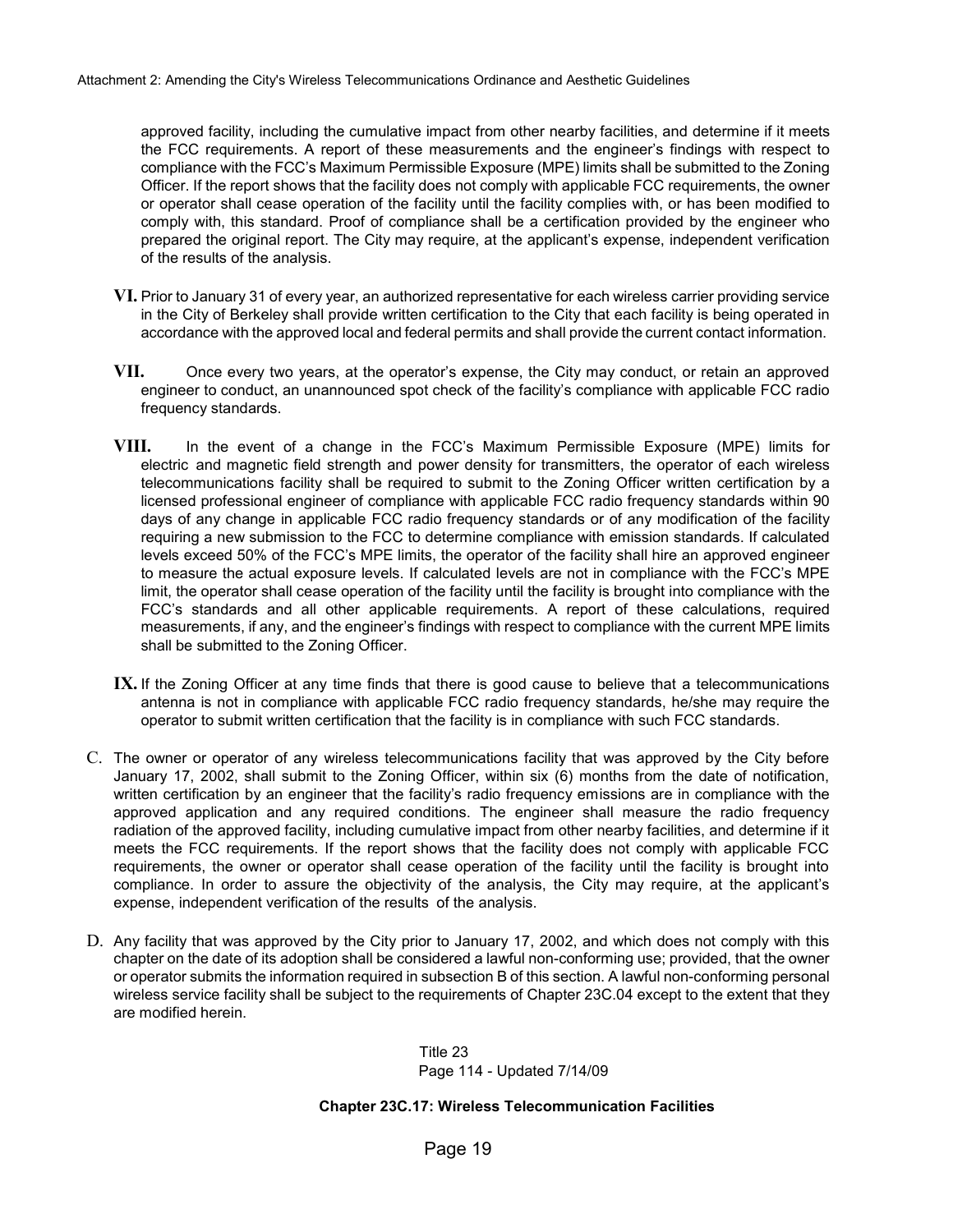D. Failure to submit the information required in this section will be considered a violation of the Zoning Ordinance. Any facility found in violation may be ordered to terminate operations by the Zoning Adjustments Board following a duly noticed public hearing. (Ord. 7073-NS § 1, 2009)

#### **Section 23C.17.100 Findings Required for Approval**

- 5. No wireless telecommunications facilities shall be located in any zoning district unless the Zoning Adjustments Board or the Zoning Officer approves a Use Permit or Administrative Use Permit pursuant to the findings set forth in this Section and in Sections 23B.28.050.A and 23B.32.040.A, as applicable. However, a finding under Sections 23B.28.050.A and 23B.32.040.A shall not be based on aesthetic impacts if the proposed facility would not be readily visible, or on any other matter that the City is prohibited from considering by the Telecommunications Act of 1996.
	- The Zoning Officer may approve an Administrative Use Permit for:
		- Microcell facilities in any zoning district,
		- Modifications to existing sites in non-residential zoning districts, and
		- Additions to existing sites in non-residential zoning districts when the site is not adjacent to a residential district.
	- All other new or modified wireless telecommunications facilities shall require the approval of a Use Permit by the Zoning Adjustments Board except as provided in Sections 23B.56.020 and 23C.17.050D.
- 6. In order to approve any Use Permit or Administrative Use Permit under this chapter, the Zoning Adjustments Board or the Zoning Officer must make the following findings:
	- that the proposed project is consistent with the general requirements of this chapter and any specific requirements applicable to the proposed facility;
	- that the proposed antenna or related facility, operating alone and in conjunction with other telecommunications facilities, will comply with all applicable state and federal standards and requirements; and either:
		- will not be readily visible; or
		- will be readily visible, but it is not feasible to incorporate additional measures that would make the facility not readily visible;
	- that the facility is necessary to prevent or fill a significant gap in coverage or capacity shortfall in the applicant's service area, and is the least intrusive means of doing so. The findings in this subsection are not required for microcell facilities; and
	- that the wireless carrier is in compliance with Section 23C.17.090 A1 and 2 of this ordinance. If a wireless carrier has not provided the information and certifications required by Section 23C.17.090A1 and 2, the wireless carrier may cure noncompliance by providing current contact information and certification statements for any sites which have been deemed to be not current.
- 7. The Zoning Adjustments Board or the Zoning Officer may approve establishment of a satellite dish or parabolic antenna exceeding 39 inches in diameter, only after finding that a smaller or different antenna cannot feasibly accomplish the provider's technical objectives and that the facility will not be readily visible.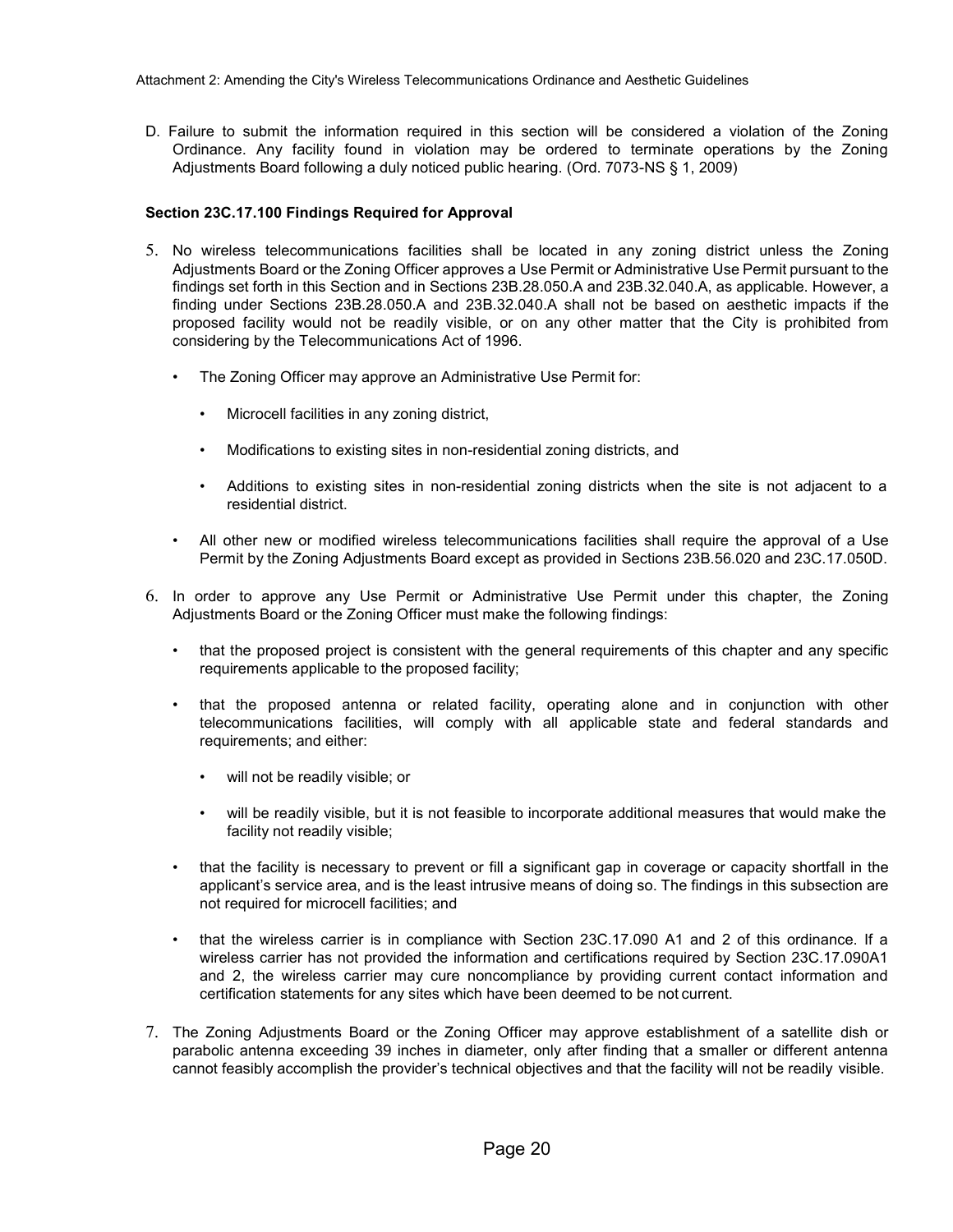8. All findings must be based on substantial information in the record such as, where required, technical analysis by an approved radio frequency engineer, calculations by a State-licensed structural engineer, or other evidence. (Ord. 7073-NS § 1, 2009)

> Title 23 Page 115 - Updated 7/14/09

#### **Chapter 23C.17: Wireless Telecommunication Facilities**

#### **Section 23C.17.110 Cessation of Operations**

- D. Within thirty (30) days of cessation of operations of any wireless telecommunications facility approved pursuant to this chapter, the operator shall notify the Zoning Officer in writing. The permit for said wireless telecommunications facility shall be deemed lapsed and of no further effect six (6) months thereafter unless:
	- I. The Zoning Officer has determined that the same operator resumed operation within six (6) months of the notice; or
	- II. The City has received an application to transfer the permit to another operator.
- E. No later than thirty (30) days after a permit has lapsed under the preceding subsection, the operator shall remove all wireless telecommunication facilities from the site. If the operator fails to do so, the property owner shall be responsible for removal, and may use any bond or other assurances provided by the operator pursuant to the requirements of Section 23C.17.050 to do so. If such facilities are not removed, the site shall be deemed to be a nuisance pursuant to Section 23B.64 and the City may call the bond to pay for removal.
- F. Failure to inform the Zoning Officer of cessation of operations of any existing facility shall constitute a violation of the Zoning Ordinance and be grounds for:
	- I. Prosecution;
	- II. Revocation or modification of the permit;
	- III. Calling of any bond or other assurance secured by the operator pursuant to the requirements of Section 23C.17.050; and/or
	- IV. Removal of the facilities.
- G. Any FCC-licensed telecommunications carrier that is buying, leasing, or considering a transfer of ownership of an already approved facility, shall provide written notification to the Zoning Officer and request transfer of the existing Use Permit. The Zoning Officer may require submission of any supporting materials or documentation necessary to determine that the proposed use is in compliance with the existing Use Permit and all of its conditions including, but not limited to, statements, photographs, plans, drawings, models, and analysis by a State-licensed radio frequency engineer demonstrating compliance with all applicable regulations and standards of the Federal Communications Commission and the California Public Utilities Commission. If the Zoning Officer determines that the proposed operation is not consistent with the existing Use Permit, he/she shall notify the applicant who may revise the application or apply for modification to the Use Permit pursuant to the requirements of Section 23B.56. (Ord. 7073-NS § 1, 2009)

Title 23 Page 116/118 - Updated 7/14/09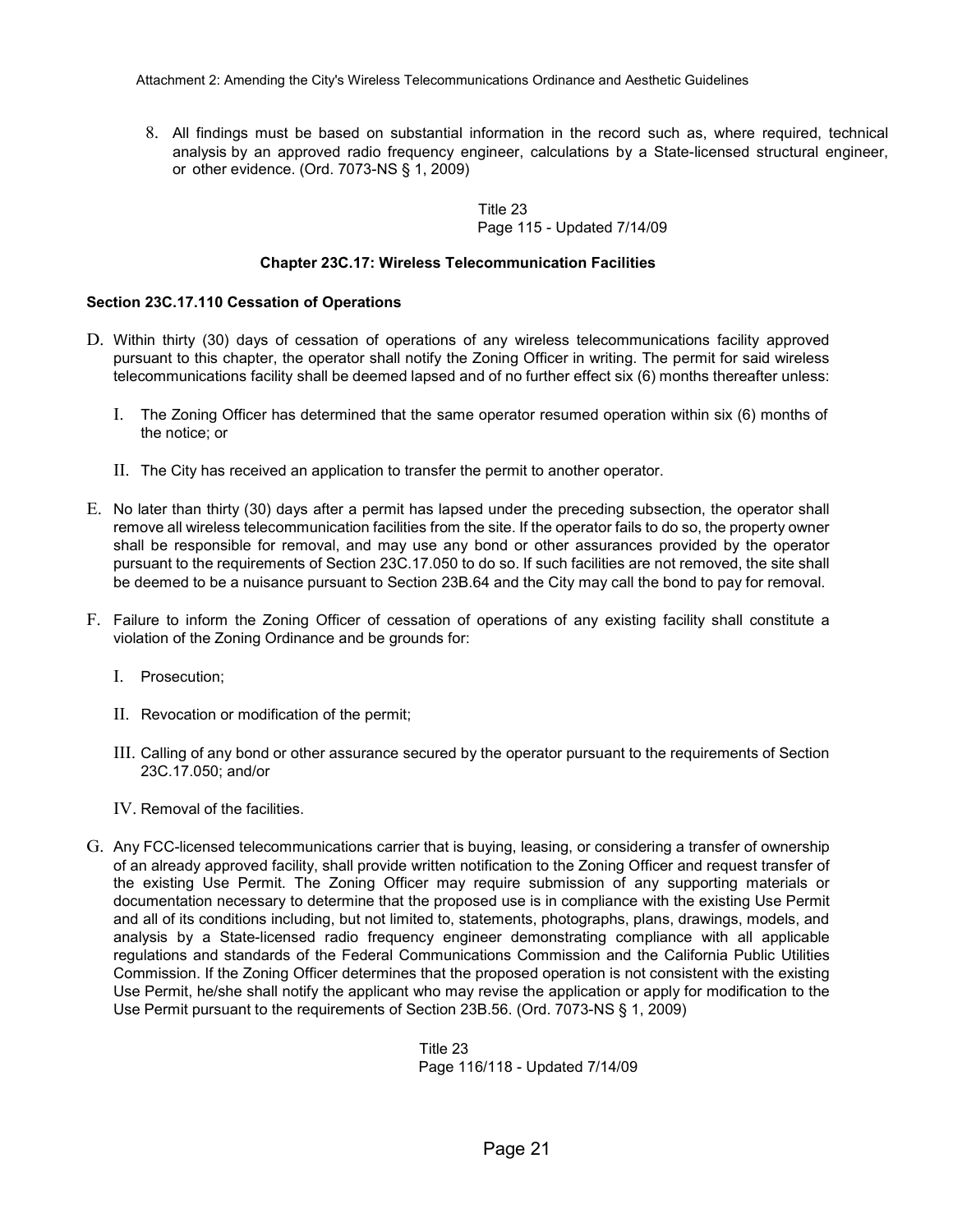# **BMC 16.10.050**

16.10.050 Design, installation, and construction of video and telecommunications systems.

A. All Facilities shall be so located, constructed, installed and maintained so as not to incommode the public use of the road or highway or interrupt navigation of the waters, including access to and from the PROW from private property.

B. In the event a Company creates a hazardous or unsafe condition on either public or private property, or unreasonably interferes with access between the PROW and private property, the Company shall remove or modify that part of the Facility to eliminate such condition.

C. No Facility may be located or installed in such a manner that it will unreasonably interfere with existing or adopted City plans to use the PROW, with the access rights of private property owners, with existing gas, electric, sewer or telephone fixtures, with existing water hydrants and mains, with existing sewers, storm drains or v-ditches, or any existing wastewater stations, or with any existing traffic control System.

D. Construction, installation, maintenance and repair of Facilities shall not substantially affect the integrity of any affected structures, and shall, to the extent reasonably feasible, be installed either perpendicular or parallel to property lines or the sides of structures.

E. All underground taps shall, to the extent reasonably possible, follow property lines and cross property at right angles unless otherwise required due to the physical characteristics of the subsurface or required under applicable law.

F. All construction of new and replacement Facilities shall be accomplished between the hours reasonably specified by the City in the approved permit or ordinances. Construction shall seek to minimize any adverse impact on services of the City or third parties.

G. Whenever existing Facilities or electric utility facilities are located underground along a particular street or public way, new Facilities shall be installed underground along that street or public way to the extent Feasible.

H. Whenever any new or existing Facilities or electric utility lines are relocated underground along a particular street or public way, a Company shall relocate its Facilities underground to the extent Feasible concurrently with the other lines at its sole expense, in accordance with existing legal and regulatory requirements.

I. Companies shall advise and coordinate major construction efforts with other utility companies through citysponsored utility coordination meetings, and, to the extent reasonably possible, coordinate their construction work